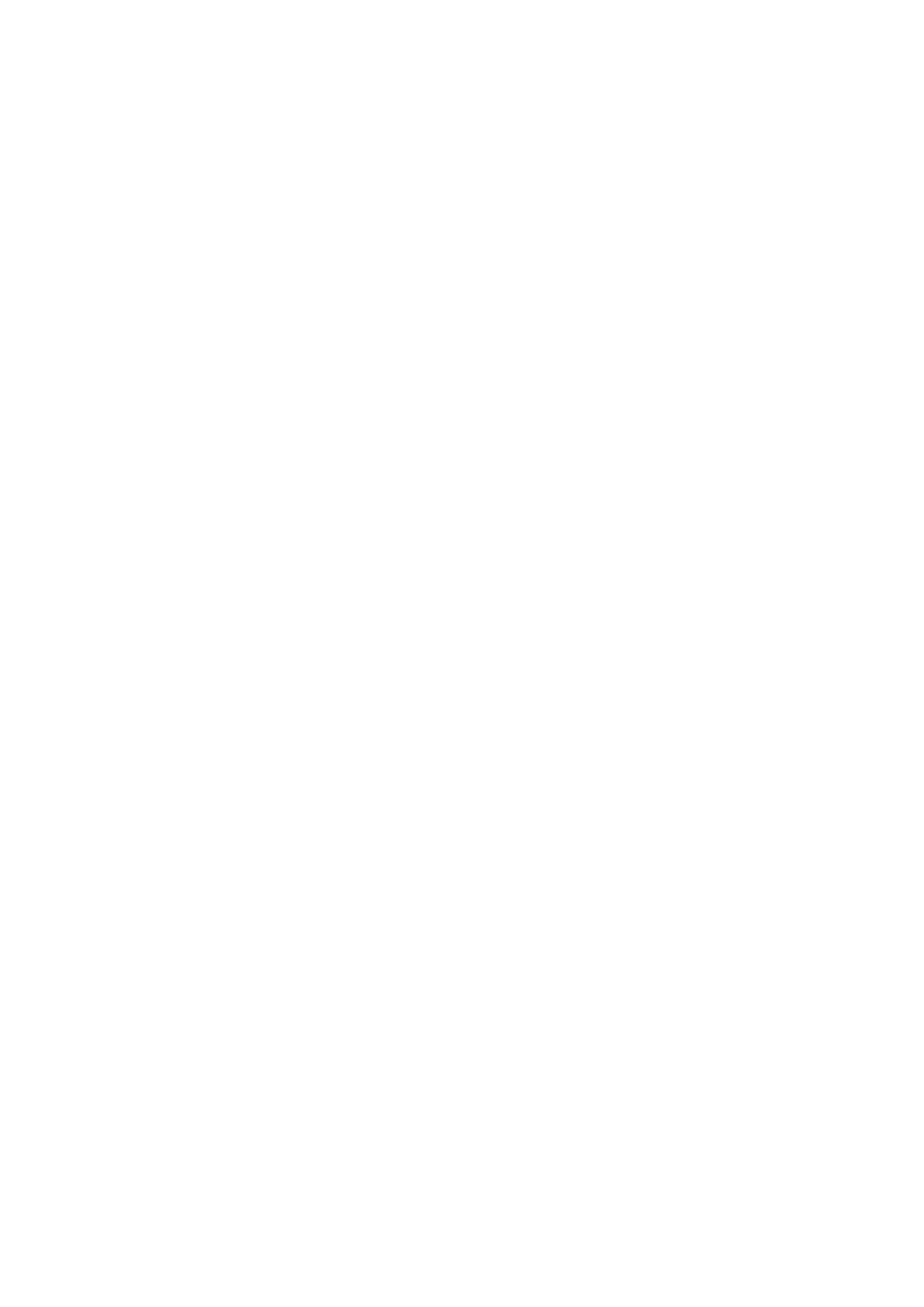## **Contents**

### **Introduction 3**

| 1        | What is wind-assisted propulsion?                             | 4        |
|----------|---------------------------------------------------------------|----------|
| 2<br>2.1 | The history of wind-assisted propulsion<br>The development of | 5        |
|          | wind-assisted propulsion                                      | 6        |
| 3<br>3.1 | The technology today<br>The four technologies and             | 9        |
|          | their operating principles                                    | 10       |
| 3.2      | <b>Current status of technologies</b>                         | 10       |
| 4        | <b>Technical considerations</b>                               | 12       |
| 4.1      | Performance                                                   | 12       |
| 4.2      | Safety                                                        | 13       |
| 4.3      | Applicability of existing regulations                         | 13       |
| 4.4      | Operation                                                     | 15       |
| 5<br>5.1 | <b>Drivers</b>                                                | 17<br>17 |
|          | Commercial                                                    |          |
| 5.2      | Regulatory                                                    | 20       |
| 5.3      | <b>Environmental and societal</b>                             | 20       |
| 6        | What next for wind-assisted propulsion?                       | 21       |
| 7        | <b>Conclusions</b>                                            | 22       |
| 8        | <b>Recent Lloyd's Register wind-assisted</b>                  |          |
|          | propulsion projects                                           | 23       |
| 9        | <b>References</b>                                             | 24       |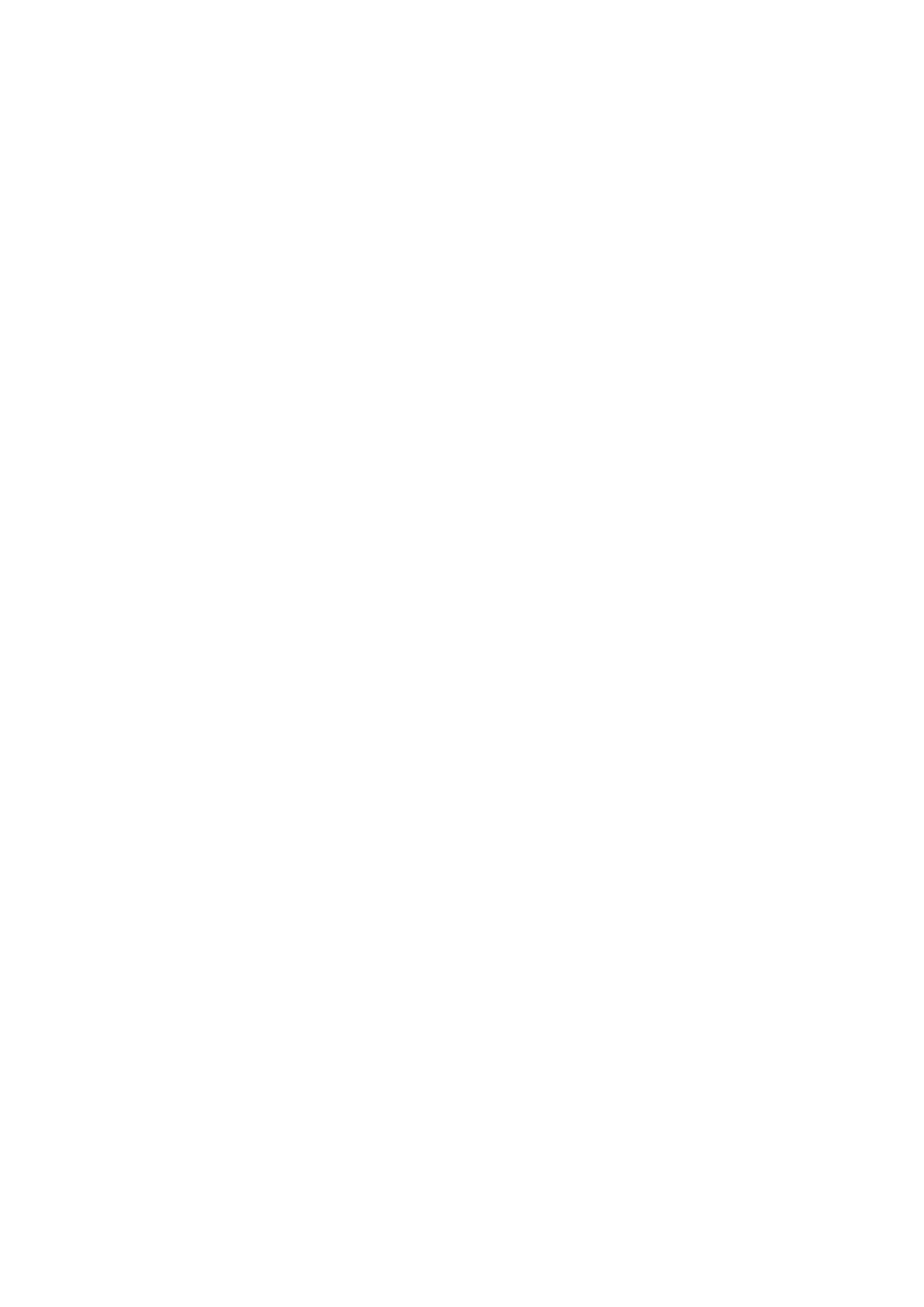## Introduction

### **Commercial and regulatory challenges are driving the development of new technologies and strategies for the design and operation of ships.**

To date, most improvements in ship fuel efficiency have been realised through changes in behaviour, such as slow steaming, and reductions in installed power, to meet the Energy Efficiency Design Index (EEDI) requirements. New fuels – mainly LNG – and hybrid technologies have been adopted by North European and North American operators of niche, small or specialised tonnage – such as ferries. Meanwhile, mainstream cargo shipping has yet to make significant technology or operational step changes. And the dramatic decline in the price of oil and ships' bunkers during 2014 has reduced the operators' incentive to reduce energy consumption – for now.

To meet potential demand for lower energy consumption and to reduce carbon emissions, an increased number of energy saving and new technology concepts have been emerging. Many of these concepts are not fundamentally new but benefit significantly from new understanding, materials and methods. One of these old concepts with a new lease of life is wind-assisted propulsion.

Sailing merchant ships reached their technical peak during the 1840s. Clipper ships were superior to early steamships, which were considered inefficient and slow, and sacrificed cargo space for machinery and bunkers. The introduction of the triple expansion engine and, later, the diesel engine, combined with the exponential growth of the merchant fleet (and the need for larger ships), made sailing merchant ships obsolete.

Renewed interest in wind-assisted propulsion in the 1980s was driven, similarly to today, by the oil crisis of the 1970s. But by the time the technology was showing promise, fuel prices had stabilised and put a brake on further development and adoption. It can be argued that, in 2015, wind-assisted propulsion technology faces the same threat – reduced incentive from falling bunker prices – despite its potential double-digit fuel savings. But today, we live in a different world, one where many organisations see additional benefits in reducing their carbon footprint and dependence on fossil fuels – benefits beyond reducing operational costs. In this respect, wind-assisted propulsion offers one of the few realistic options for introducing renewable power into shipping.

While merchant shipping abandoned wind more than a century ago, the technology never stopped developing in the racing yacht sector, to the extent that Americas Cup yachts (the equivalent of Formula One cars) can sail faster than the wind.

For wind-assisted propulsion, the challenge, perhaps, is not developing new technology but taking existing technology in an advanced form and adapting it to merchant shipping. In order to do that, there are commercial, technical and regulatory challenges that need to be addressed, and barriers that need to be overcome.

This report describes and considers these challenges and barriers, and hopefully generates a debate about how wind-assisted propulsion might reach its unfulfilled potential.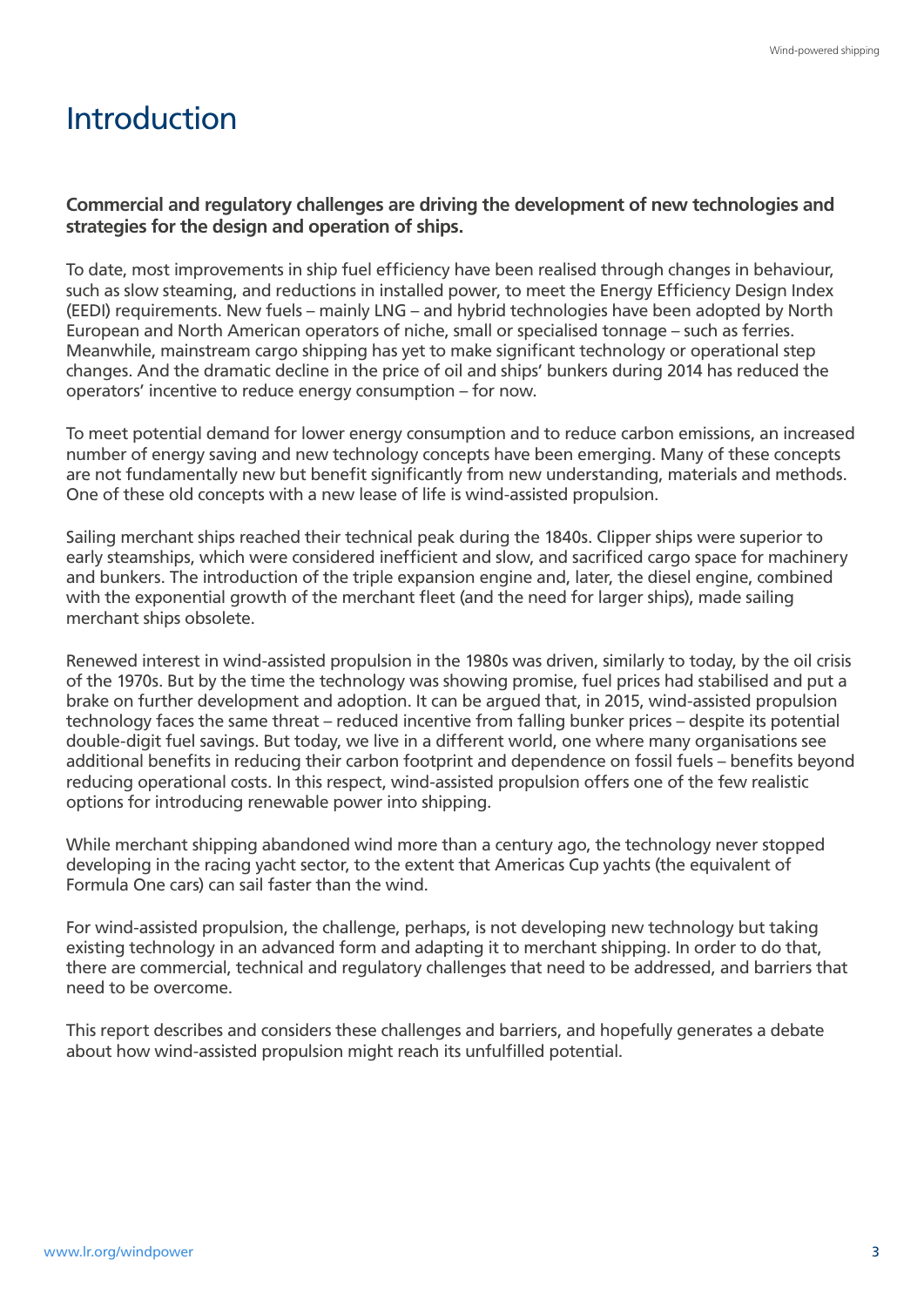# 1. What is wind-assisted propulsion?

Wind-assisted propulsion is the use of a device, such as a wingsail, soft sail, kite or Flettner rotor, to capture the energy of the wind and generate forward thrust.

The thrust required to propel the ship through the water comes from combining this device with the ship's engine, a process known as 'motorsailing'. This reduces the amount of effective propulsion power needed to achieve a given speed. Wind-assisted propulsion works in one of two<sup>1</sup> ways:

- 1. It maintains the same ship speed for reduced engine power. This means reduced fuel consumption, costs and CO<sub>2</sub> emissions.
- 2. It increases ship speed for the same engine power. This means reduced voyage times and, potentially, increased ship profitability.

Wind-assisted propulsion is one of the few ship technologies potentially offering double-digit fuel savings, although the savings claimed by the different wind technologies vary widely, up to the highest claim of 50%. This variation is due not only to the different technology types, but also to the varying options for implementation and the influence of operational factors such as weather conditions and the ship's route.

This report focuses on wind-assisted propulsion technologies that can be highly automated and do not require specialist crew competencies or additional crew numbers. These include:

#### **Wingsails or rigid sails**

Similar to aircraft wings, and deployed as single foils or multiple foils attached to a single base. Flaps are often used.

#### **Square rig sail systems ('DynaRig')**

Freestanding, rotating spars that carry canvas sails similar to those used by the old square-riggers (clipper ships). The modern version is fully automated and has no rigging on the deck or mast.

#### **Towing kites ('SkySails')**

Kites connected to a control pod at the forecastle, deployed at high altitude at sea and recovered to allow passage under structures such as bridges. One or more towing kites can be used.

#### **Flettner rotors**

Cylindrical structures mounted on the deck and spun mechanically. The cylinders spin (powered by electrical motors) to use the Magnus effect and generate forward thrust.

**Note:** this report only examines wind as an auxiliary means of propulsive power. The assumption is that the ship should have sufficient installed power to operate within its intended profile (safely and commercially) without the use of the windassisted propulsion device.

<sup>1</sup> Wind generators can also be used to convert mechanical energy to electrical energy. This can be used to reduce the ship's auxiliary power consumption or as an additional energy source in ships with hybrid propulsion systems. In this report, we are focusing on wind as an alternative means of propulsion and we have therefore not examined this concept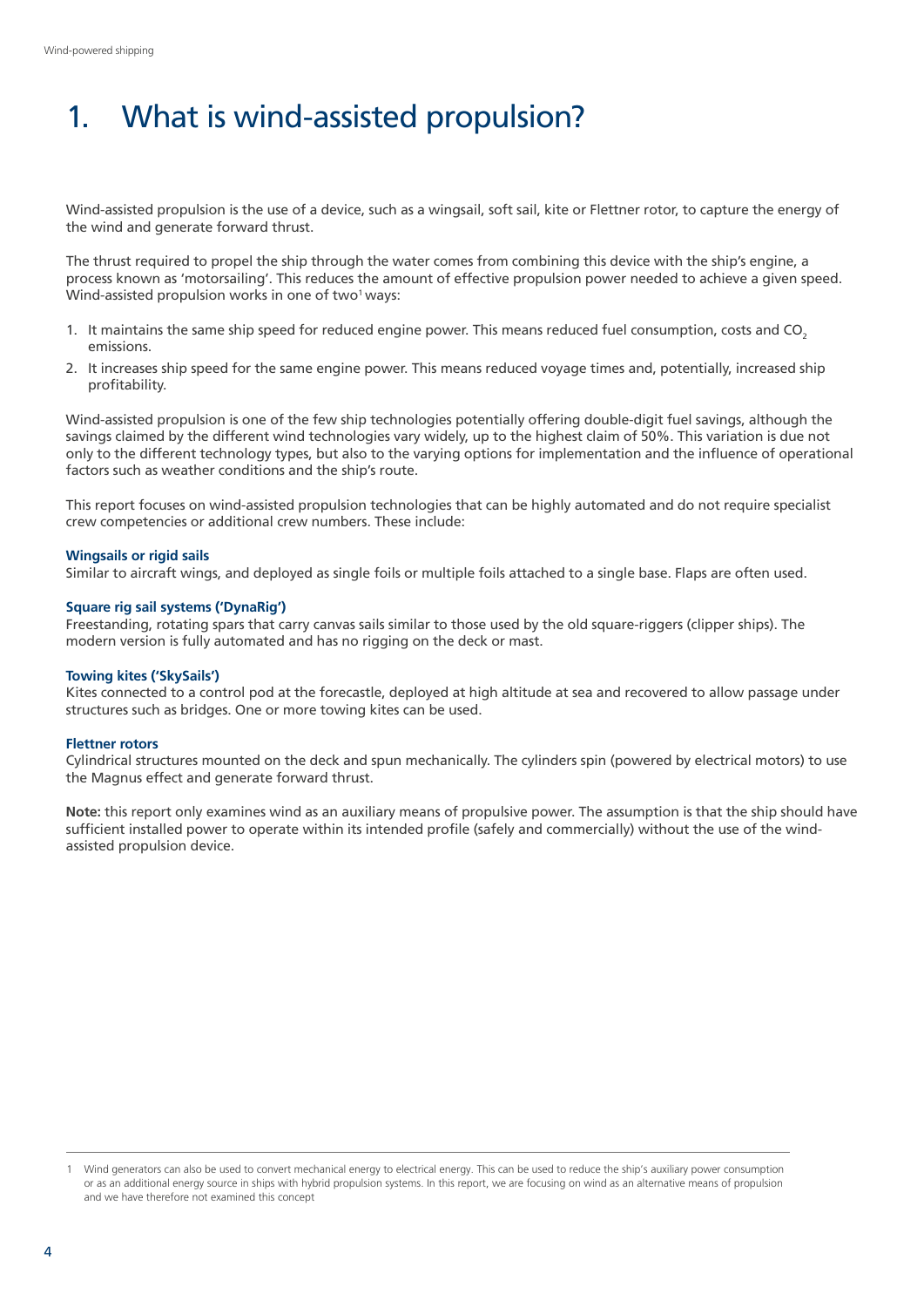# 2. The history of wind-assisted propulsion

Merchant shipping used wind as the main form of propulsion for centuries, until the arrival of steam and diesel engines. The increased speed and reliability that steam and diesel allowed, and the availability of cheap, high-density energy sources such as coal and oil, made wind propulsion redundant for much of the 20<sup>th</sup> century (Smith, et al., 2013).

It is now largely forgotten that the last of the famous China clippers (or tea clippers), such as the *Cutty Sark*, could reach peak average speeds of 15 knots<sup>2</sup> under sail alone – faster than much of today's merchant fleet. One of them, the Flying *Cloud*, held the world sailing record for the fastest passage between New York and San Francisco for over 100 years (1854- 1989). (Bruzelius, 2003).



**The clipper ship,** *Flying Cloud*



**An extract from the Lloyd's Register of Ships 1874-75 showing** *Cutty Sark,* **one of the last tea clippers and one of the fastest, before sail gave way to steam** 

2 The fastest logged speed on the Cutty Sark was 17 knots and the greatest distance recorded over 24 hours was 363 nautical miles (15.1 knots average).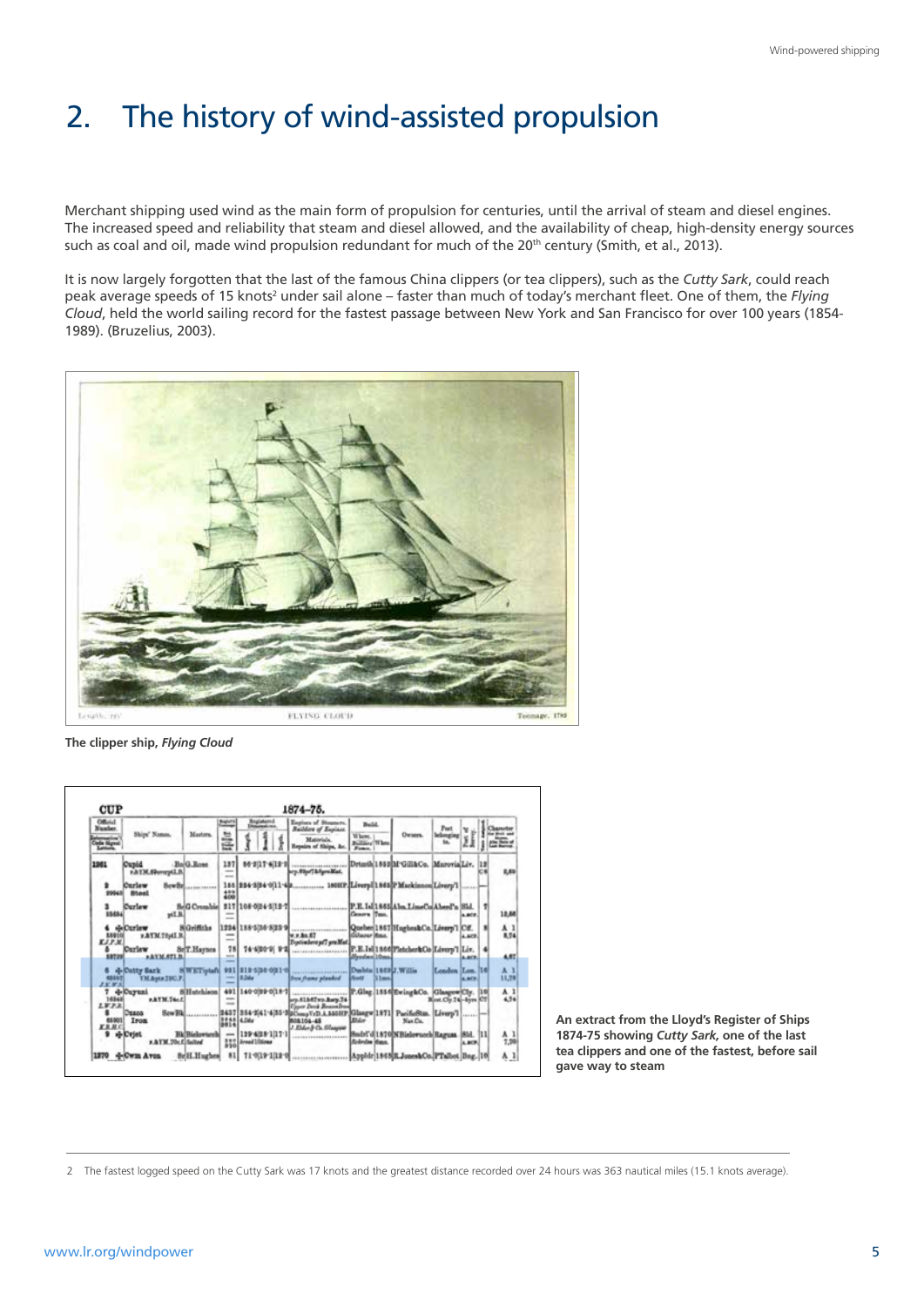## 2.1 The development of wind-assisted propulsion

The concept of wind-assisted propulsion emerged in the 1920s, with the construction of two Flettner rotor ships in Germany – *Buckau* and *Barbara*.



**Flettner rotor ships in the 1920s –** *Buckau* **(above left) and** *Barbara* **(left, under a Creative Commons license)3**

The high oil prices in the 1970s brought renewed interest in wind-assisted propulsion and incentivised significant research, especially in Japan. This led to some remarkable projects, such as the *Shin Aitoku Maru* (a 70-metre tanker), the *Usuki Pioneer* (a 26k dwt bulk carrier) and the *MV Ashington* (a 6,600 dwt bulk carrier, trialled between 1986 and 1987).

Different versions of rigid sails (wingsails) were used for these vessels ('JAMDA'4 in Japan and the 'Walker' wingsail in the case of *MV Ashington*). The success of *Shin Aitoku Maru* led to another 17 vessels being built up to 1994 using a similar technology (Schönknecht & Laue, 1987).

4 Japanese Marine Machinery Development Association

<sup>3</sup> Buckau image at: http://commons.wikimedia.org/wiki/File:Buckau\_Flettner\_Rotor\_Ship\_LOC\_37764u.jpg. Barbara image: Rotor ship "Barbara" by Erich Sidow, licensed under the Creative Commons license "Attribution Share Alike 2.0 Germany"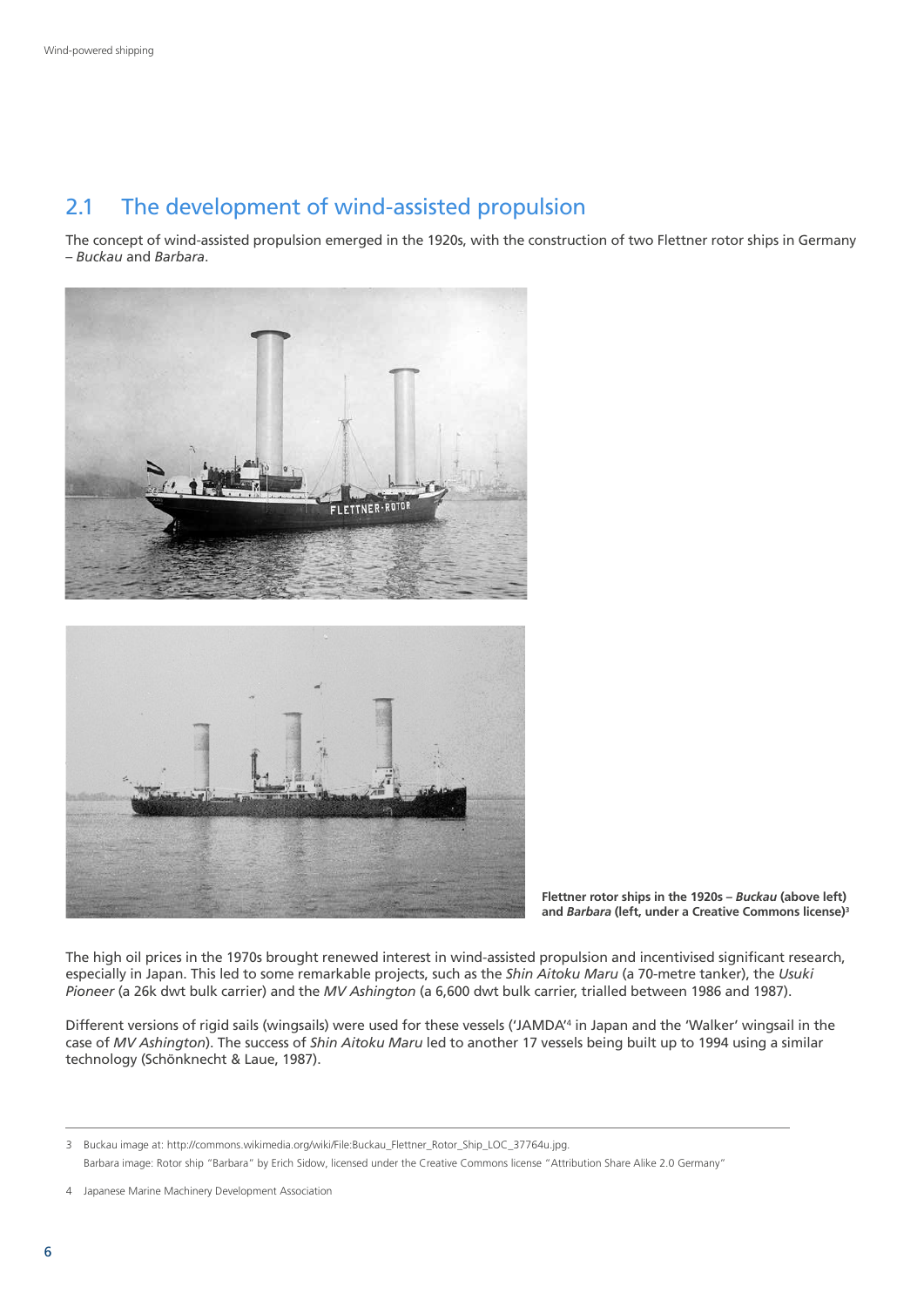



**Wind-assisted propulsion using wingsails in the 1980s. Clockwise from top:** 

*MV Ashington* **with a Walker wingsail (Copyright FotoFlite)** 

*Shin Aitoku Maru* **with a JAMDA wingsail (under a Creative Commons license5 )**

*Usuki Pioneer* **(pictured while named** *Swift Wings***) with a JAMDA wingsail. (Copyright Keith Edney).**



5 Image at http://entsyklopeedia.ee/galerii/purjelaev1 and licensed under a Creative Commons Attribution-Noncommercial-Share Alike license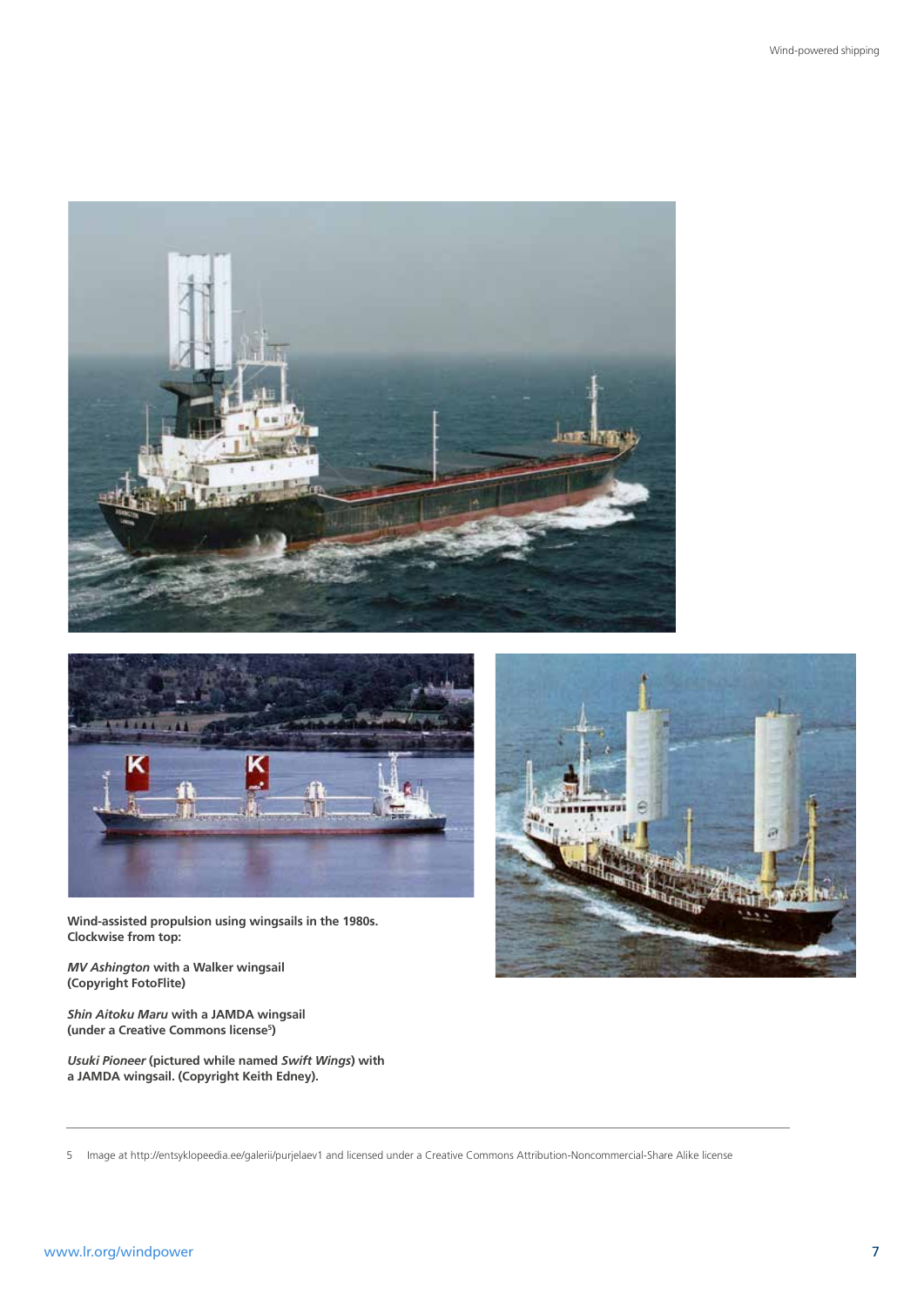

Despite these projects demonstrating significant savings, the interest in wind-assisted propulsion was abandoned when oil prices collapsed in the late 1980s.

**Figure 1: Historical crude oil prices in the 1980s. (BP, 2014)**

The following two extracts are quite representative of the changing sentiment towards wind-assisted propulsion during the 1980s as a result of oil prices:

#### **1982**

"...the utilisation of wind energy for the propulsion of ships is so obvious and necessary that the utilisation of wind energy will succeed during the next decade. Contrary to the land situation, there will be no alternative energy sources available for shipping in the foreseeable future." (Kurmin & Bernaerts, 1982)

#### **1988**

"Our board takes the view that due to the low cost of marine bunkers and limited availability of "useable wind" on our trading routes, the wingsail does not currently satisfy our payback criteria". Extract from the evaluation report of the original Walker wingsail by *MV Ashington*'s owners (Stephenson Clarke Shipping Limited, 1988).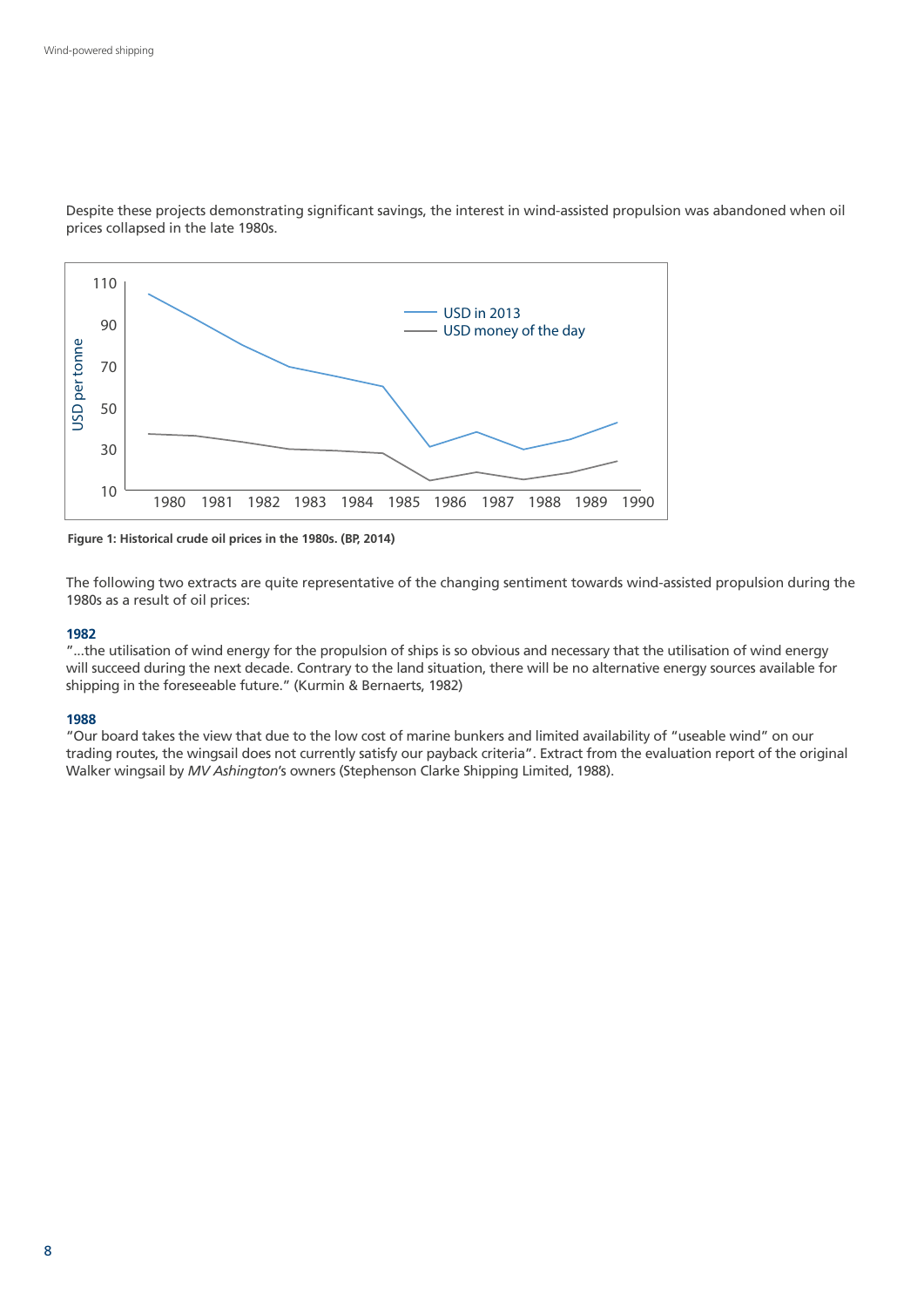# 3. The technology today

Today, wind-assisted propulsion concepts combine proven principles with advances in automation, control systems, weather routeing and materials, while advances in computational fluid dynamics (CFD) and wind tunnel testing enable their performance to be predicted and optimised more reliably.

Most of today's technologies have been applied or trialled at full scale in the past or are a modern evolution of an older concept. For example, the wingsails proposed today are an evolution of the Walker wingsail and the JAMDA technology used in the 1980s (see pages 6 and 7).

Another interesting example is the DynaRig, developed by W Prolls in the 1960s and evolved from the original square rig technology used on the Clipper vessels. (Perkinks, et al., 2004).

Some wind technologies are operating on ships today (or have been until very recently). These include the DynaRig on the 88m superyacht *Maltese Falcon*, the Flettner rotor installation on *E-Ship 1* (an 11,000 dwt roll-on/lift-off cargo vessel) and the towing kite on the 474 teu *BBC SkySails*.







**Wind-assisted propulsion technologies in operation today, or until very recently. Clockwise from top left:** 

**Flettner rotors on board** *E-Ship 1*  **(under a Creative Commons license6 )**

**The towing kite on board** *BBC SkySails* **(Copyright SkySails)**

**The DynaRig on board** *Maltese Falcon* **(Copyright COCHLIAS SAM, photograph by Ed Wright).**

6 Cargo E-Ship 1, the port of Emden, CN-02 by Carschten, licensed under the Creative Commons license "CC BY-SA 3.0 de"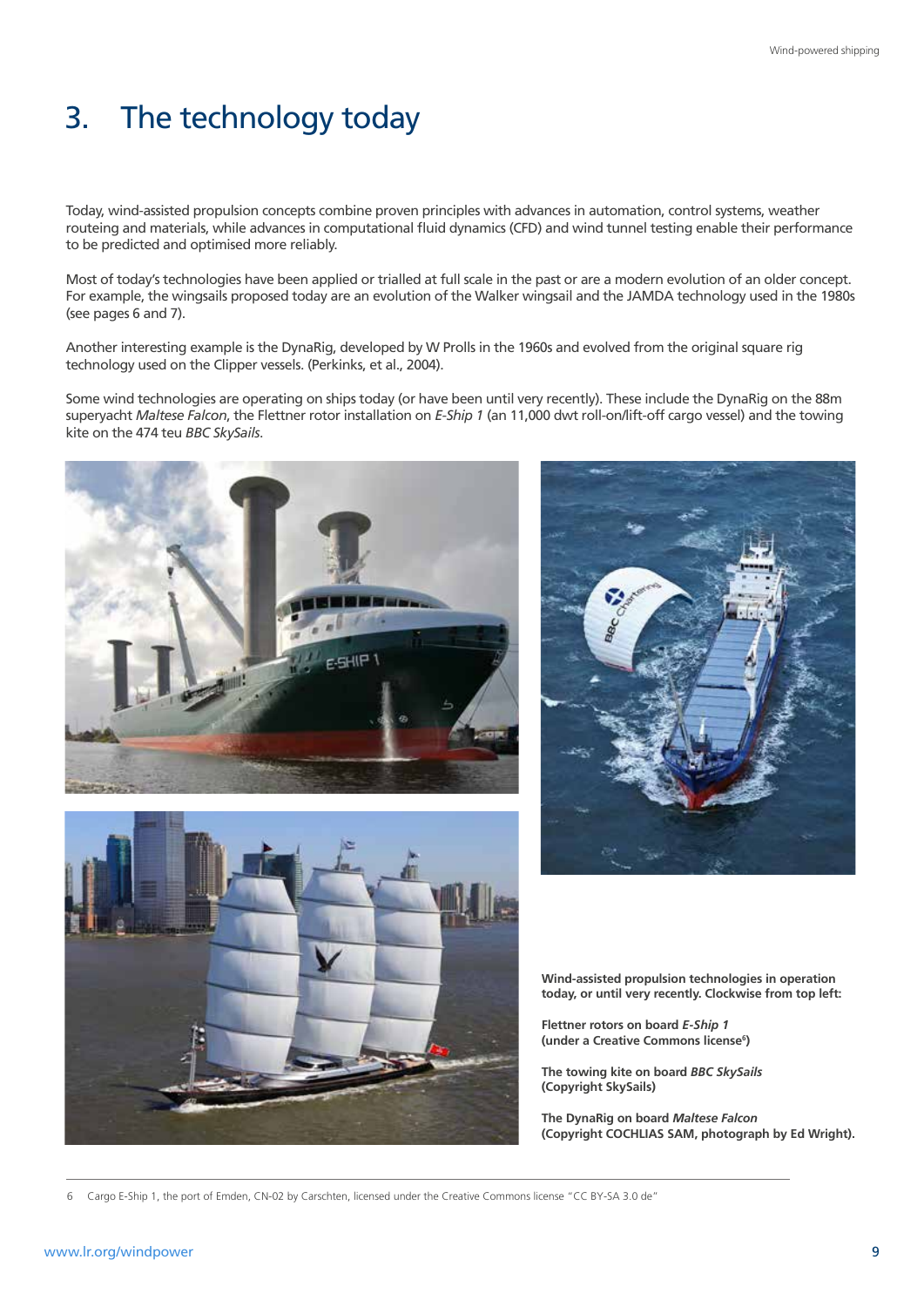## 3.1 The four technologies and their operating principles

The following is a brief overview of each technology and its operating principles:

#### **Wingsails or rigid sails**

Unlike traditional sails, which are flexible, these are wing-shaped foils with varied geometry and configurations. They can be deployed as single foils or multiple foils attached to a single base. Flaps are often used. Depending on the size of the vessel, the available deck space and other restrictions, multiple sets can be deployed.

The operating principle is the same as any aerofoil: when moved through a fluid it produces an aerodynamic force consisting of lift and drag. By rotating to the optimum angle of attack, the lift can be maximised. Wingsails can also be used as 'brakes' to slow down the vessel, if needed, instead of using the engine astern.

#### **Square rig sail systems (DynaRig)**

These are freestanding, rotating spars that carry canvas sails similar to those used by the old square-riggers (clipper ships). The modern incarnation is fully automated and has no rigging on the deck or mast.

For the Maltese Falcon, high-end carbon composite materials were used (Perkinks, et al., 2004). However, in commercial shipping (where weight and stability are less critical), spars can be manufactured from steel to reduce cost.

While traditional square rigs were limited in how they were positioned to the optimum angle of attack, the DynaRig concept overcomes this by having a rotating spar. Although the lift coefficients may be lower than wingsails, this is compensated for by the larger surface (sail) areas, resulting in large lift forces being generated.

#### **Towing kites**

These are kites connected to a control pod at the forecastle, deployed at high altitude at sea and recovered to allow passage under bridges or through other navigational constraints. One or more towing kites can be used. The system comprises a towing kite fabricated from high-strength textile, a towing rope, a launch and recovery system, and a control system for automated operation. (SkySails Marine, 2014)

While wind speed is reduced near the water surface (due to water-air boundary effects), kites fly at higher altitudes and therefore benefit from higher wind speeds. (The TARGETS Consortium, 2014)

#### **Flettner rotors**

These are cylindrical structures (fixed, telescopic or collapsible), mounted on the deck and spun mechanically. Using motors powered by the ship's electrical supply, the cylinders spin to use the Magnus effect and generate forward thrust.

When wind passes across a rotating cylinder a lift force is produced. This force has a linear relationship with wind speed and, unlike conventional sails or aerofoils, a true cross-wind relative to the ship will produce a useful forward thrust at any ship speed even when this is greater than the wind speed. However, the vorticity produced by a rotor and its interaction with other rotors or the vessel's superstructure is complex and requires a detailed assessment (using CFD) in order to evaluate the performance of the technology. (Royal Academy of Engineering, 2013)

### 3.2 Current status of technologies

A number of wind technology projects and concepts are under development. Their maturity level varies from full scale demonstration projects (very few) to research projects, concepts or ideas. A few technologies are commercially available. Due to the rapidly evolving nature of wind-assisted propulsion technology, this report does not directly compare specific systems or even similar technologies. All the technologies have their own merits and their success relies not necessarily on exploiting these merits but on addressing some of the challenges involved in their implementation (discussed in Sections 4 and 6).

Instead, Table 1 details the current status of the four wind-assisted propulsion technologies covered by this report and lists the technology providers, projects and concepts associated with them. Because LR is bound by Non-Disclosure Agreements (NDAs) with a number of technology companies, we only include projects that are in the public domain, i.e., those which have a website.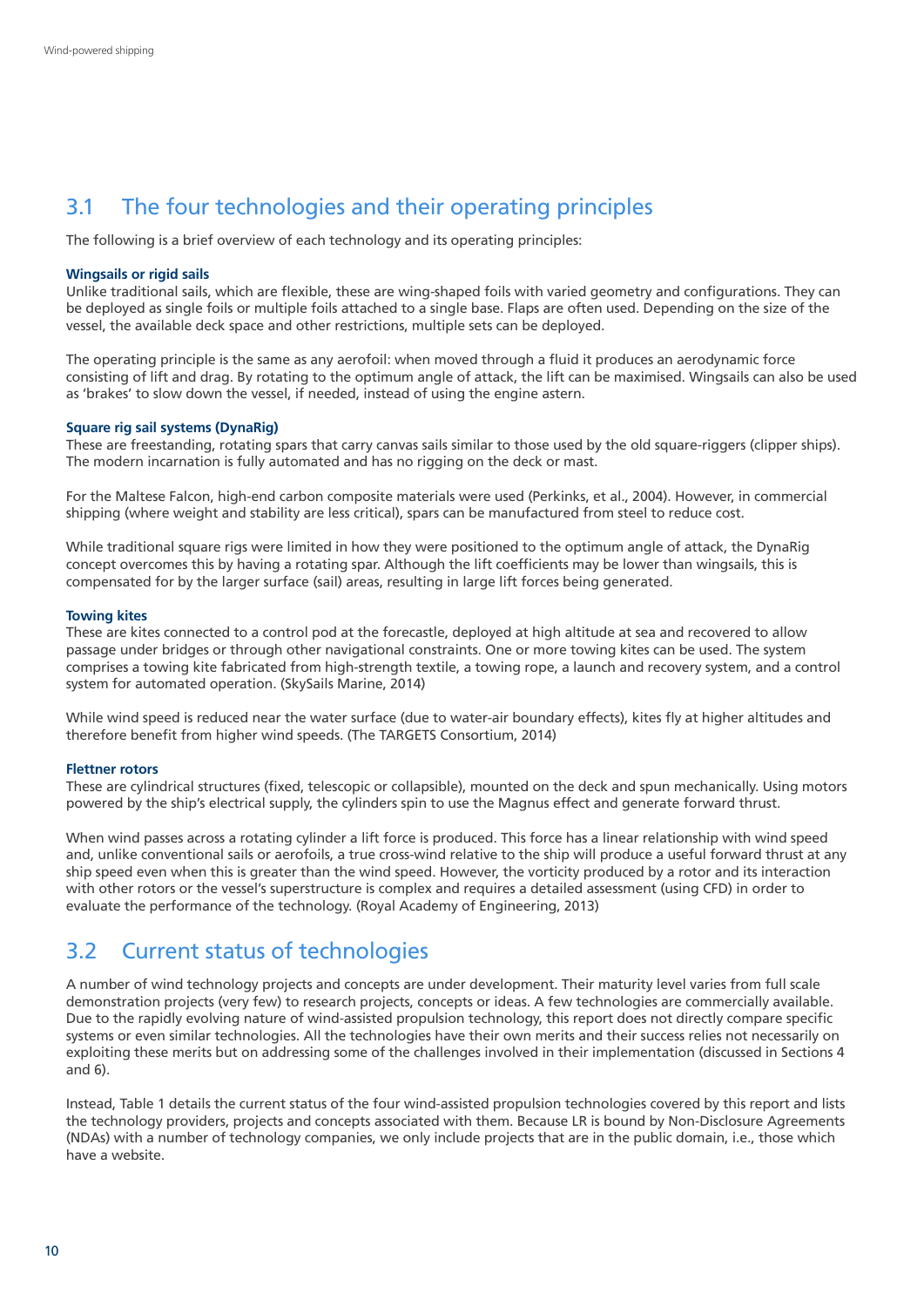The list of providers, projects and concepts is validated against information kindly provided by Mr Patrick Englebert (Englebert, 2014), CEO of PROPELWIND and founding member of the International Windship Association (IWSA)7 .

The range of suggested fuel savings in Table 1 is derived by combining upper and lower estimates quoted by the different technology providers, and needs to be considered alongside the factors affecting performance, discussed in Section 4.1. Potential fuel savings are not the only parameter for technology selection.

| <b>Technology</b>                              | Quoted<br>fuel savings | <b>Current status</b>                                                                                                                                                                                                                                                                                                            | Technology providers / concepts / projects<br>(with website links) <sup>8</sup>                                                                                                                                                                                                                                                                                                           |
|------------------------------------------------|------------------------|----------------------------------------------------------------------------------------------------------------------------------------------------------------------------------------------------------------------------------------------------------------------------------------------------------------------------------|-------------------------------------------------------------------------------------------------------------------------------------------------------------------------------------------------------------------------------------------------------------------------------------------------------------------------------------------------------------------------------------------|
| <b>Wingsails or</b><br>rigid sails             | $10\% - 40\%$          | A large number of concepts<br>and technologies are presently<br>commercially available or being<br>considered.<br>Some systems have been tested<br>either at model scale (in a wind<br>tunnel) or with CFD. In some<br>instances, structures have been<br>fabricated.<br>No full-scale installation is currently<br>operational. | <b>Eco Marine Power Aquarius MRE</b><br>٠<br><b>MOL Power Assist Sail</b><br>$\bullet$<br><b>Oceanfoil</b><br>$\bullet$<br><b>Ocius Technology</b><br>$\bullet$<br><b>PROPELWIND</b><br>$\bullet$<br><b>Seagate delta wing sails</b><br>$\bullet$<br><b>Turbosail Pte Ltd.</b><br>$\bullet$<br><b>University of Tokyo Wind Challenger</b><br><b>Project</b><br>• Windship Technology Ltd. |
| <b>Square rig</b><br>sail systems<br>(DynaRig) | Up to 50%              | Two new ship concepts are<br>currently considering the use of<br>the DynaRig at the newbuild stage<br>(the B9 Shipping Project and the<br>Ecoliner concept by Dykstra Naval<br>Architects).<br>The technology is not marketed<br>for retrofits.<br>DynaRigs have been operational on<br>the Maltese Falcon since 2006.           | <b>B9 Shipping</b><br>۰<br><b>Dykstra Naval Architects</b><br>۰                                                                                                                                                                                                                                                                                                                           |
| <b>Towing kites</b>                            | $10\% - 35\%$          | There are two operational<br>installations, one prototype and at<br>least three projected or currently in<br>production (SkySails Marine, 2014).                                                                                                                                                                                 | beyond the sea<br>$\bullet$<br><b>SkySails Marine</b><br>$\bullet$                                                                                                                                                                                                                                                                                                                        |
| <b>Flettner rotors</b>                         | $10\% - 35\%$          | A number of technologies are<br>commercially available.<br>A single installation on E-Ship 1 has<br>been operational since 2010.<br>Since December 2014, a trial<br>has been underway on the M/V<br>Estraden, a 9,700 dwt ro-ro<br>(Norsepower Oy Ltd, 2014)                                                                     | <b>Magnuss Voss</b><br>$\bullet$<br><b>Norsepower Oy Ltd</b><br><b>Thiiink</b><br>$\bullet$<br><b>Wind Hybrid Coaster (MariTIM project)</b><br>٠                                                                                                                                                                                                                                          |

**Table 1: Status of wind-assisted propulsion technologies and technology providers (as of November 2014)**

7 The IWSA was established in November 2014, with the aim of encouraging, advising and advocating for the use of wind propulsion technologies in the shipping industry. ISWA's website – <http://wind-ship.org/>– contains useful resources on wind propulsion.

8 Presented in alphabetical order and validated using information kindly provided by Mr Patrick Englebert of PROPELWIND.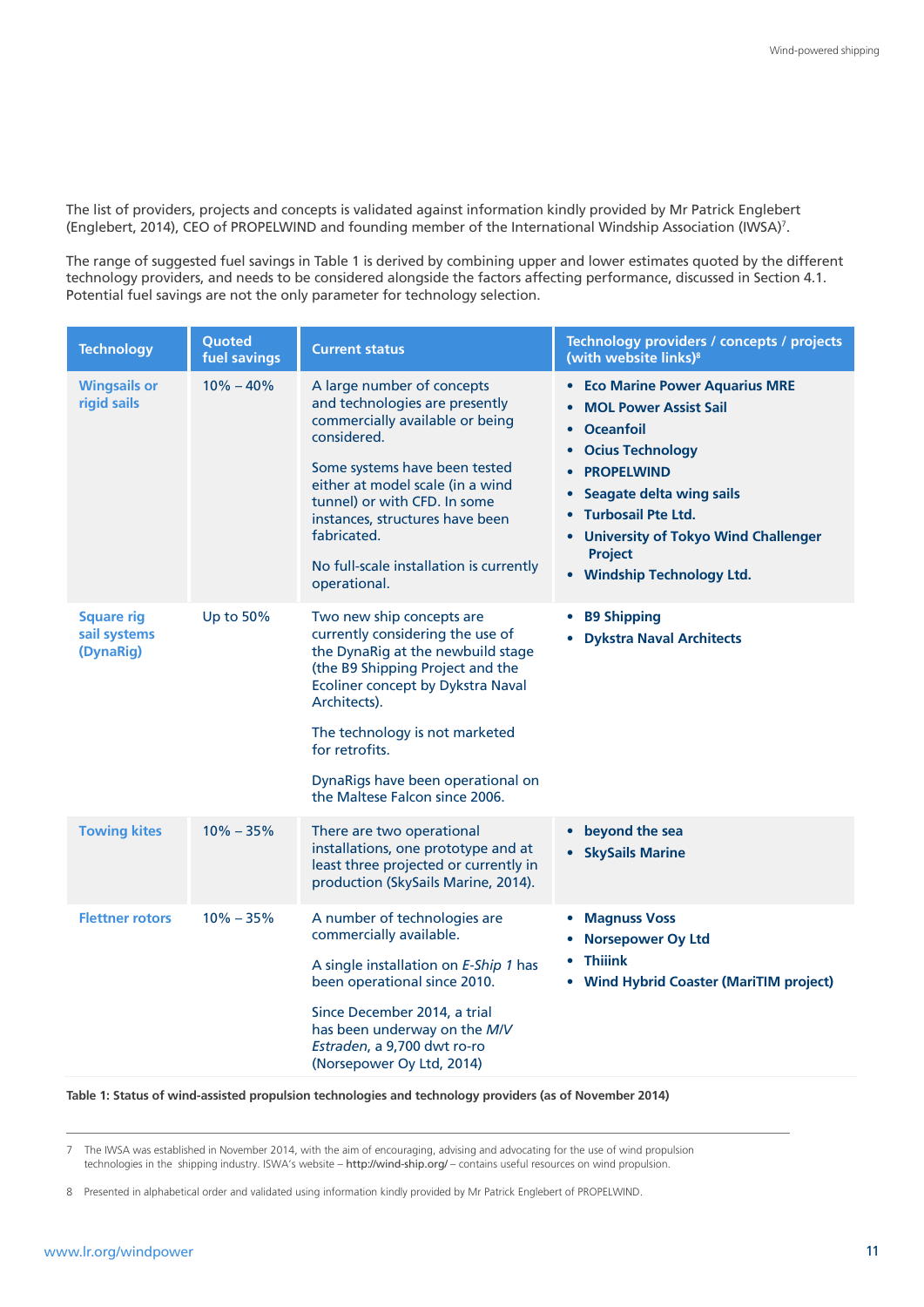# 4. Technical considerations

## 4.1 Performance

The performance of wind-assisted propulsion systems is influenced by a number of technical and operational factors, summarised in Table 2. These factors make it difficult to pinpoint a single percentage figure for estimated fuel savings – a figure which is often the basis for payback period calculations.

| <b>Performance factor</b>                       | <b>Consideration</b>                                                                                                                                                                                                                                                                                                                                                                                                                                                                                                                                            |  |  |
|-------------------------------------------------|-----------------------------------------------------------------------------------------------------------------------------------------------------------------------------------------------------------------------------------------------------------------------------------------------------------------------------------------------------------------------------------------------------------------------------------------------------------------------------------------------------------------------------------------------------------------|--|--|
| <b>Type of technology</b>                       | For example, whether a Flettner rotor, wingsail, DynaRig or towing kite is being used.                                                                                                                                                                                                                                                                                                                                                                                                                                                                          |  |  |
| <b>Design and</b><br>implementation             | Similar technologies can be designed and applied in different ways; for example, there are a number<br>of different variants of the wingsail/rigid sail concept. Even for the same technology and system, the<br>performance is likely to vary between different installations and as the design becomes more mature.                                                                                                                                                                                                                                           |  |  |
| <b>Efficient operation</b>                      | The degree of automation and crew interference can influence performance. If a technology is<br>fully automated, the optimum performance will be determined by how 'intelligently' the system is<br>designed. On the other hand, if a certain degree of flexibility is offered, then the master's 'sailing'<br>skills and their ability to interpret the available information (routeing, weather) will affect the savings<br>that can be achieved.                                                                                                             |  |  |
| <b>Size and footprint</b><br>of installation    | Factors such as the number of units (e.g., rigs, rotors, kites or wingsails), the sail surface and the mast<br>height will have a significant influence on performance.                                                                                                                                                                                                                                                                                                                                                                                         |  |  |
| <b>Vessel type</b><br>and size                  | The number of units that can be installed depends on available deck space, which is affected by ship<br>size and type (for example, a tanker versus a geared bulk carrier). Ship type and size also determine<br>operational speeds, which, in turn, have a large bearing on likely performance gains.                                                                                                                                                                                                                                                          |  |  |
| <b>Retrofit</b><br>or newbuild                  | Performance can be optimised if the technology is designed together with the ship, for example by<br>optimising the hull form for 'motorsailing' or incorporating appendages (such as retractable keels).<br>The design point of the propeller can also be optimised for wind-assisted propulsion, creating greater<br>performance potential for new designs as opposed to retrofits.                                                                                                                                                                           |  |  |
| <b>Hull design</b>                              | The design of the hull and/or the existence of a bulbous bow can affect performance when<br>motorsailing. Further optimisation can be achieved if a hull is designed for a specific route (for example,<br>a hull might be optimised for upwind performance in a route with predominantly head winds).                                                                                                                                                                                                                                                          |  |  |
| <b>Performance losses</b><br>through the system | The effects of aerodynamic drag, additional hydrodynamic drag as a result of heel, and parasitic load<br>for motors (in the case of Flettner rotors) need to be subtracted from any projected performance gains.                                                                                                                                                                                                                                                                                                                                                |  |  |
| <b>Weather conditions</b>                       | Wind speed and direction and sea state will affect the performance of a technology. In some cases, a<br>technology may no longer be able to be used (for example, over a certain wind speed) and will need<br>to be 'neutralised' for safety reasons. Different technologies will be affected by different conditions:<br>Flettner rotors by beam winds; wingsails by headwinds; and towing kites by winds from the stern.                                                                                                                                      |  |  |
| <b>Vessel's route</b>                           | Certain routes have more favourable predominant winds than others and this will have a major<br>impact on performance. Given routes can also be optimised for wind-assisted propulsion as opposed<br>to for conventionally-powered vessels, where the preferred route is normally the shortest distance<br>between the origin and the destination (known as the rhumb line). With wind-assisted propulsion, a<br>vessel can choose to deviate from this route to take advantage of favourable winds (in terms of speed<br>and direction). (Smith, et al., 2013) |  |  |
| <b>Vessel's</b><br>speed profile                | Optimum performance is typically found at lower speeds but the optimum speed range will vary with<br>the technology. As vessel speed increases so does the proportion of headwind in the apparent wind.<br>This reduces the lift generated by certain technologies, and some technologies may perform better<br>than others in this respect. Headwind performance is also related to the overall hull design, not just<br>the technology itself.                                                                                                                |  |  |

**Table 2: Some of the factors affecting the performance of wind-assisted propulsion technology**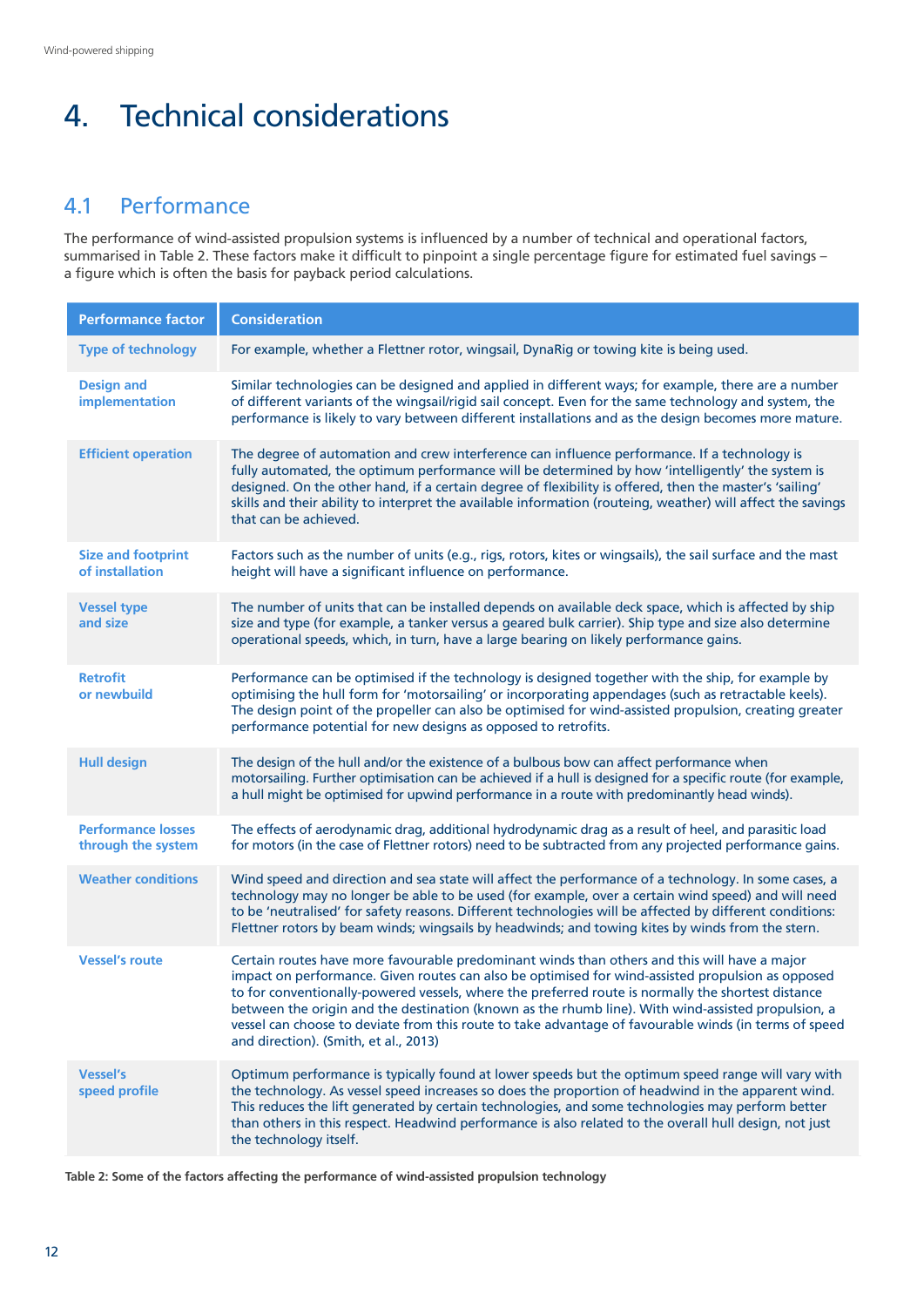Table 2 demonstrates that direct comparisons between technologies can be misleading. Performance can only be assessed credibly on a case-by-case basis, for a specific vessel, route and technology. This can be done at model scale (for example, through wind tunnel tests) or using CFD. Ideally, the desktop assessment should be followed by a full-scale trial.

Of course, such a comprehensive assessment is costly and this is one of the main barriers to the adoption of wind-assisted propulsion.

## 4.2 Safety

While performance and expected fuel savings are important when considering investing in wind-assisted propulsion, safety is of equal (if not greater) importance to ship operators.

Failure to address safety concerns at an early stage in the design process can act as a deterrent to the adoption of otherwise promising technologies and concepts.

Some wind-assisted propulsion systems are expected to be novel or complex designs, and prescriptive requirements may not fully apply to them or even exist. Some examples are provided in Section 4.3.1.

If wind-assisted propulsion systems are being installed on an LR classed ship, LR needs to be satisfied that they will not adversely affect the safe operation of the ship or the safety of its crew, either during normal operation or following failure. LR therefore requires that the risks to the ship's occupants and to the safe operation of the ship are assessed through a structured risk assessment, which must be reviewed and accepted by LR.

To enable and promote innovation and application of novel technologies, LR has developed a robust methodology, called Assessment of Risk Based Designs (ARBD), which is incorporated into our Rules for Ships. ARBD is fully aligned with the requirements for Alternative Designs and Arrangements contained in the Safety of Life At Sea (SOLAS) Convention (II-1 Reg. 55, II-2 Reg. 17 and III, Reg. 38).



**Figure 2: LR's generic process for the Assessment of Risk Based Designs (ARBD)**

Each installation will need a specific appraisal to ensure compliance with classification and statutory requirements. As the technology matures and experience is gained, prescriptive Rules and guidance are expected to be developed.

Table 3 details some of the high-level safety aspects that can be considered (Lloyd's Register, 2008).

## 4.3 Applicability of existing regulations

#### **4.3.1 What happens in cases of non-compliance with statutory requirements**

While, in general, risk-based techniques can be applied in order to demonstrate that an equivalent level of safety is achieved, there may be cases where compliance with statutory requirements is challenging. This is because some requirements (for example, SOLAS) have not been designed from the outset with wind-assisted ships in mind.

At this point, it is important to appreciate the dual role that classification societies have in approval and certification of wind-assisted propulsion systems:

**Classification role:** A classification society which the ship is registered with will need to carry out a design appraisal and certification of the proposed installation. This is in accordance with the classification society's Rules and Regulations.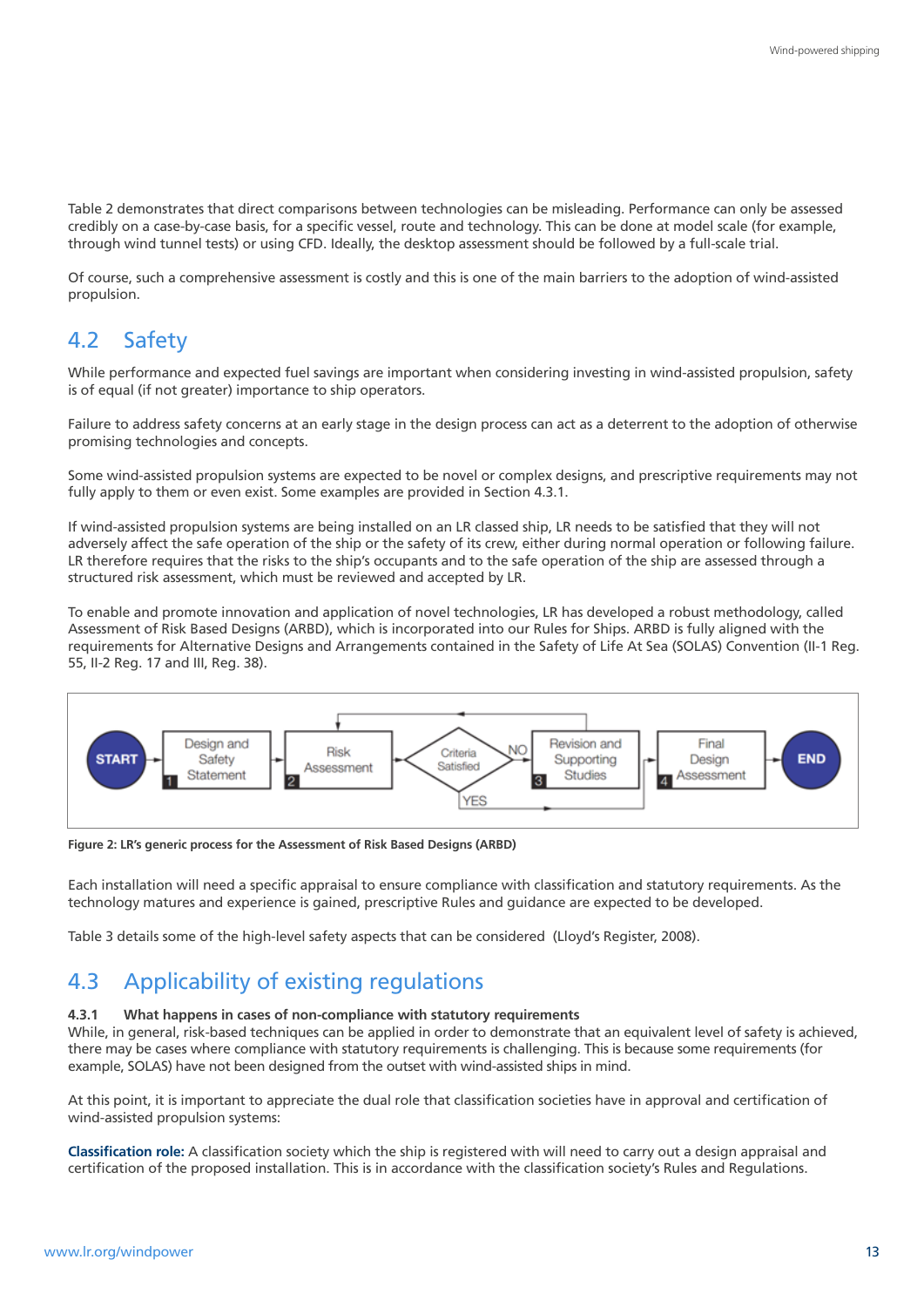**Recognised organisation (RO) role:** Most classification societies act as ROs and are authorised to undertake approvals and certification on behalf of the national authority (flag administration) that the ship is registered with. This is in accordance with international conventions such as SOLAS.

When acting as an RO, a classification society can undertake approvals on behalf of the administration and issue certificates. In the case of LR, this is covered under agreements held with most administrations and it is a 'business as usual' scenario.

However, in cases of potential non-compliance, a classification society cannot make a decision on behalf of the administration. The classification society can provide a technical opinion, but the final decision rests with the administration.

In practice, this means that interested parties, such as technology providers, yards, owners and operators, need to present a proposal to the administration demonstrating how an equivalent level of compliance can be achieved.

| <b>Consideration</b>                                                                                                                                         | <b>Details</b>                                                                                                                                                                                                                                                                                                                         |
|--------------------------------------------------------------------------------------------------------------------------------------------------------------|----------------------------------------------------------------------------------------------------------------------------------------------------------------------------------------------------------------------------------------------------------------------------------------------------------------------------------------|
| The system should satisfy stability requirements (for example, SOLAS) of the national authority<br><b>Stability</b><br>(flag) the vessel is registered with. |                                                                                                                                                                                                                                                                                                                                        |
| <b>Visibility and</b><br><b>COLREGS<sup>9</sup></b>                                                                                                          | Similarly, compliance with visibility and COLREGS requirements within SOLAS, and any national<br>authority (flag) requirements needs to be satisfied.                                                                                                                                                                                  |
| <b>Installed</b><br>engine power                                                                                                                             | The installed power should be sufficient to ensure adequate manoeuvrability in all conditions,<br>including when the wind-assisted propulsion system is inoperative. It should also be able to<br>operate in all conditions of heel and trim which may result from the operation of the wind-<br>assisted propulsion system.           |
| <b>Control systems</b>                                                                                                                                       | A control system should allow setting and adjustments to be carried out from the bridge, and,<br>once set, to be automatically maintained. It should also provide adequate speed of response to<br>automatically neutralise the sail system in the event of wind conditions which may damage the<br>sail system and endanger the ship. |
| <b>Fire safety</b>                                                                                                                                           | In the case of ships carrying cargoes or fuels that have a low flash point or are hazardous, the<br>construction material of sail systems, their ancillary and control systems and their location in relation<br>to the hazardous areas should minimise the risk of ignition of flammable vapours or gases.                            |
| <b>Masts, posts</b><br>and supporting<br><b>structures</b>                                                                                                   | These should have adequate strength to resist the highest design loading imposed by the sail<br>systems in normal and emergency working conditions. Design, construction, stiffening and thickness<br>of masts and posts should be adequate to prevent buckling under all conditions of loading.                                       |
| <b>Integration with</b><br>the hull structure                                                                                                                | In general, it is envisaged that system supporting masts and structures will be carried through the<br>main strength deck and, if required, extended below to a second deck or equivalent structure. The<br>hull structure should be reinforced and stiffened locally to ensure adequate strength and resistance<br>to plate buckling. |

**Table 3: Some safety considerations for wind-assisted propulsion**

#### **4.3.2 Example: bridge visibility**

A typical example is compliance with the visibility provisions of SOLAS (Regulation 22, Navigational Bridge Visibility). These stipulate specific requirements for the field of vision and extent of blind sectors from the bridge. For most vessels with the bridge positioned aft, many wind-assisted propulsion systems (wingsails, Flettner rotors, rigs) will inevitably obstruct the field of vision to an extent that makes it challenging or even impossible to meet these requirements. This is especially true in systems with multiple masts and structures.

<sup>9</sup> International Regulations for Preventing Collisions at Sea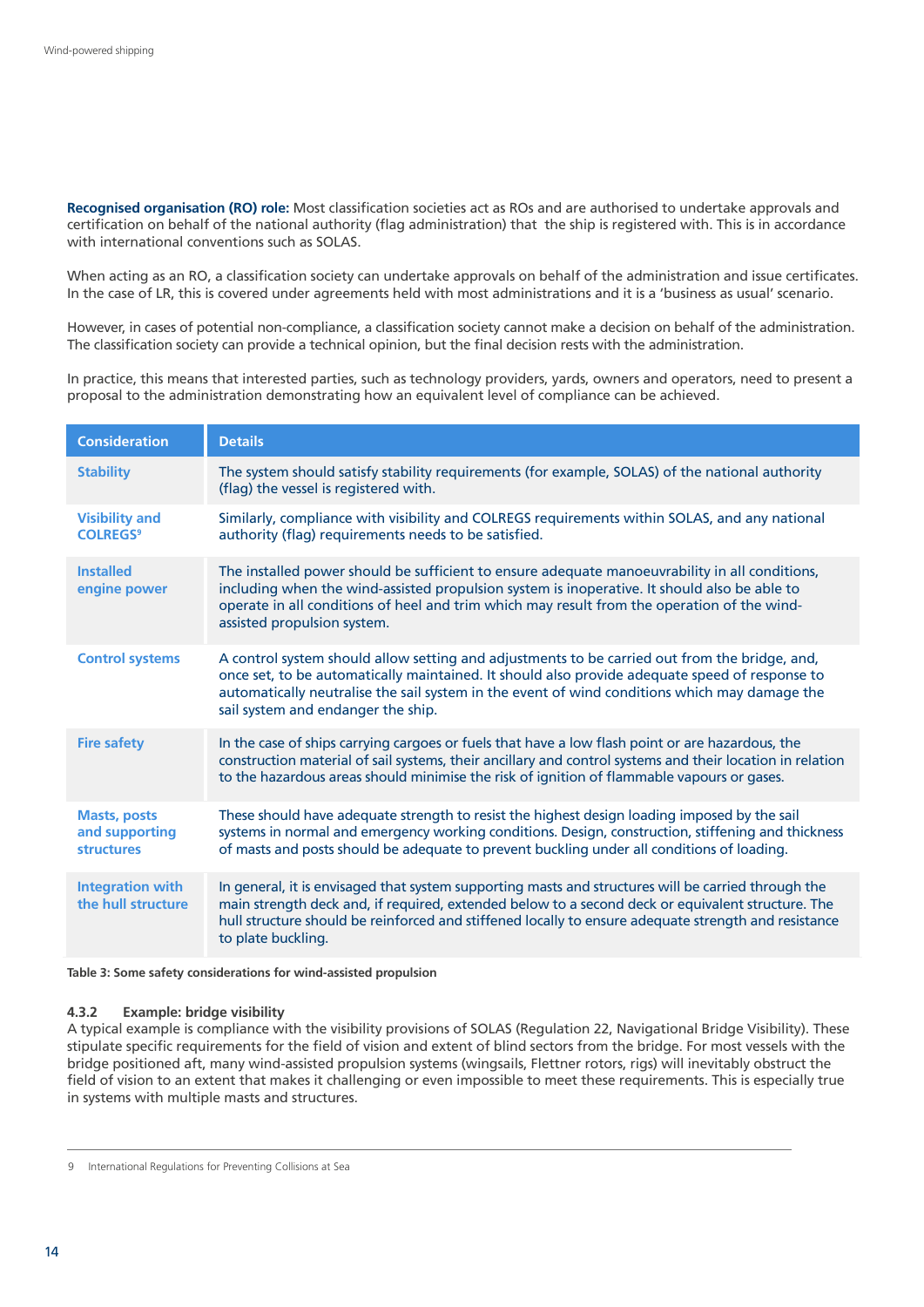In cases like these, Regulation 22 does allow for 'equivalent arrangements': "On ships of unconventional design which, in the opinion of the Administration, cannot comply with this regulation, arrangements shall be provided to achieve a level of visibility that is as near as practical to that prescribed in this regulation."

Such an equivalent arrangement could, in theory, be a combination of remote cameras and sensors. But while cameras have been used in the past, this has been to mitigate against lack of visibility from the bridge wing during docking, not necessarily for continuous navigation. The effectiveness of cameras under poor visibility conditions (for example, fog) or during night navigation is also a major concern. So, if cameras are to be employed, they need to provide an adequate degree of redundancy and operate continuously and satisfactorily under a range of environmental and light conditions.

Today's advances in camera and remote sensing technology may help overcome these challenges. In any case, it is important that technology providers engage in early conversations with administrations and understand their position before investing resources in developing a solution.

In addition, and before even developing a technical solution to deal with a case of non-compliance, all avenues to minimise the extent of non-compliance need to be explored and exhausted. In the case of visibility, this may mean re-positioning or adjusting the dimensions of the sail system. This of course has an impact on performance, so it becomes a multi-dimensional problem to solve.

## 4.4 Operation

Operating a wind-assisted propulsion system can have safety and performance implications and should be considered in the context of the technical considerations discussed so far. While, under an engineering logic, it is preferable to eliminate risks (safety or performance-related) by design, it is often impossible (or too expensive) to achieve this in practice. A degree of 'residual' risk will need to be managed in operation. Operational 'side effects' are not always negative, however; sailsystems can be used to improve vessel control and manoeuvrability.

#### **4.4.1 Training, competence and automation**

Crew training and competence are vitally important, regardless of the degree of automation or 'intelligence' built into a wind-assisted propulsion system. The crew must be able to respond in the event of an emergency, and manually override the system if necessary.

While performance can be optimised automatically under normal operation, the ship's master may also be able to achieve better performance by applying their 'sailing skills' and interpreting routeing and weather information. This is no different than the operation of conventionally-powered ships where, despite the advances in information systems and technology, ship operators often report significant differences in the fuel consumption of sister vessels, which they attribute to masters' competence.

#### **4.4.2 Air draft and cargo operations**

The presence of large structures on deck means that air draft needs to be carefully monitored, especially for systems that are not retractable or that extend beyond the maximum mast height. In some cases, the vessel's available routes may be restricted (to ports without bridges, for example), making some systems unattractive for vessels trading on a spot market.

Deck structures can also affect cargo loading and discharging operations. Unless the sail system is retractable, it will need to be designed to withstand reasonable contact from cargo cranes. It should also minimise obstruction to cargo holds. For ships designed to serve specific terminals with dedicated cargo gear, some of these issues need to be addressed at the design stage. Again, this may inhibit their ability to trade globally.

Ultimately, there will be a trade-off between operational flexibility and performance (which is strongly linked with the size and positioning of the sail system). An efficient design process should be employed to minimise this trade-off.

#### **4.4.3 Directional stability and manoeuvrability**

Directional stability and manoeuvrability are critical operational aspects related to wind-assisted propulsion technology, and are often overlooked when increased emphasis is placed on performance.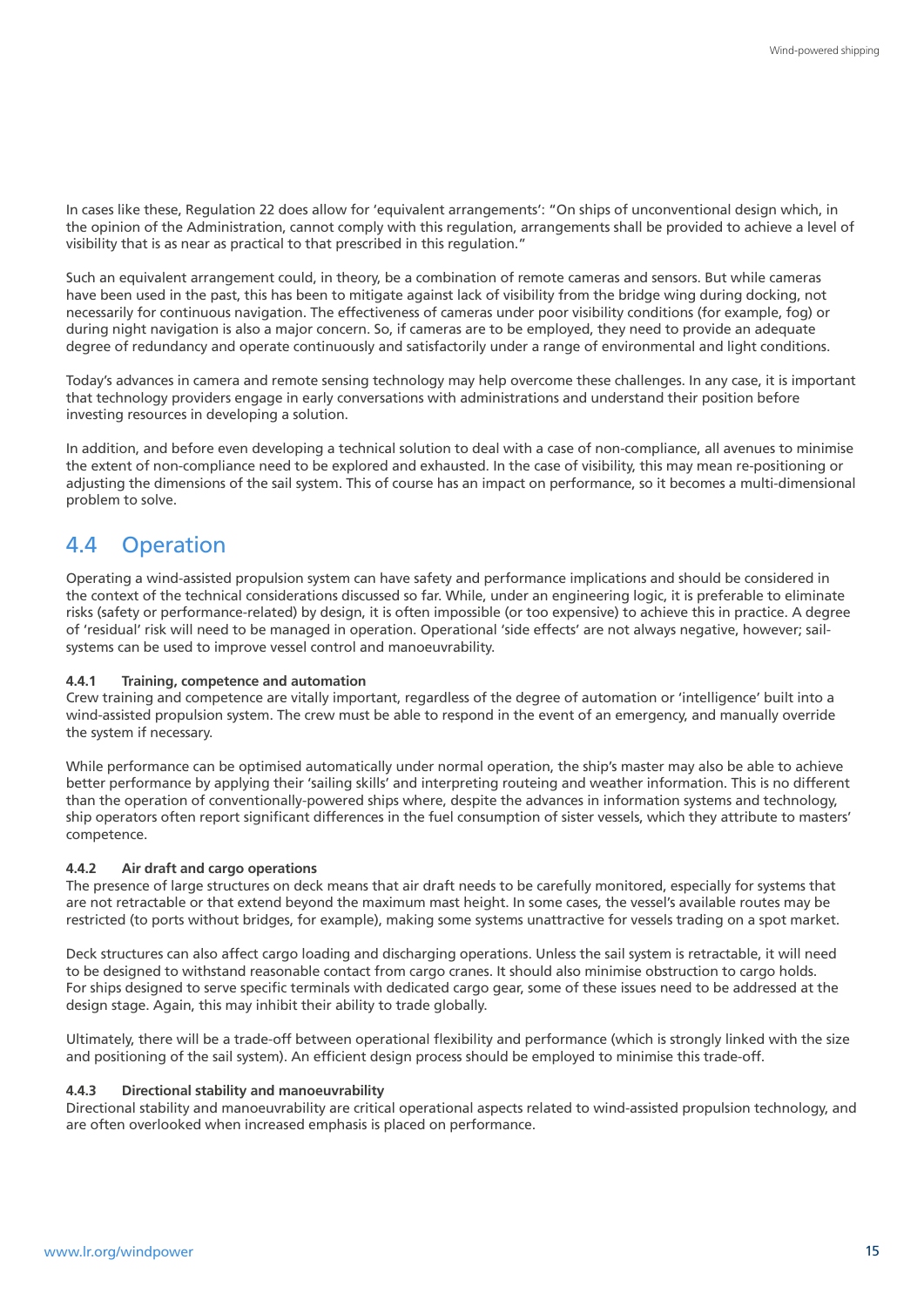With regards to directional stability, Flettner rotors, for example, have been observed to cause difficulty in steering at low ship speeds (around six knots), and may need to be neutralised (i.e., stop rotating). Alternatively, this effect can be compensated by continuous rudder adjustments, although this will increase drag (and reduce efficiency). (Pearson, 2014).

With regards to manoeuvrability, and especially during berthing and unberthing, most ship masters and pilots will testify that large deck structures generate significant wind forces. These forces need to be compensated for in order to balance the ship and control her lateral movement and rate of turn. This is achieved by using tugs or the ship's control devices (rudder, propeller and bow and stern thrusters, if available). Each ship behaves differently in this respect and it is critical that masters and pilots are familiar with the manoeuvring characteristics of sail-assisted ships.

On the other hand, some wind-assisted systems can be adjusted so that they will act as a 'brake' and help maintain control at slow speeds (something that is particularly challenging for larger vessels). This allows the propeller to be operated at a higher speed, increasing the flow to the rudder and making the ship more responsive. This feature can be particularly useful when navigating in restricted waters. In an even more advanced scenario, one could argue that sail systems can be operated in a 'manoeuvring' mode, where, by rotating into certain angles, they can generate lateral forces in the desired direction (to push or lift the bow and stern and therefore assist tugs or even render them obsolete).

As well as undesirable lift forces, large structures on deck will generate undesirable drag. At low speeds and for ships with limited reserves of installed power – for example, ships where installed power has been reduced in order to comply with the Energy Efficiency Design Index (EEDI)<sup>10</sup> – this may compromise manoeuvrability under adverse conditions. Conversely, additional drag can improve vessel control downwind.

#### **4.4.4 Heel, seakeeping and vibration**

Some systems may generate undesirable levels of heel, with adverse effects on crew and passenger comfort or cargo safety. The level of heel may be negligible for larger vessels in laden condition but could be significant for smaller vessels or vessels with critical stability issues. Ideally, the effect of wind-assisted propulsion systems on heel and the general sea-keeping performance of the ship should be investigated at the design stage.

The induced vibration from sail systems also needs to be investigated. The effects can be adverse (increased vibration affecting crew and passenger comfort or compromised machinery performance) or positive (reduced vibration). Although the effects will be operational, they will need to be investigated at the design stage.

<sup>10</sup> The EEDI is a mandatory requirement for new ships. See Section 5.2 for more details.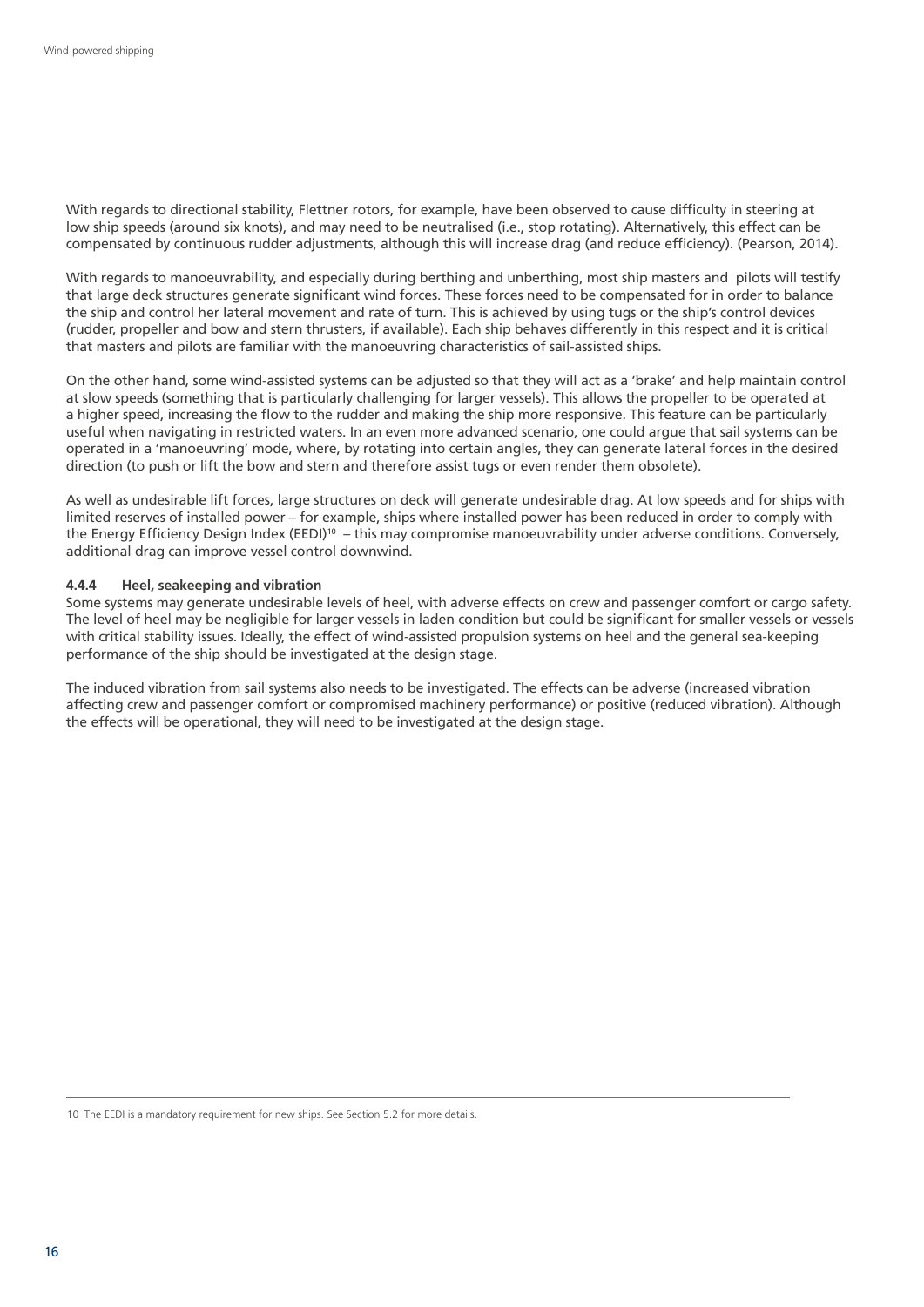# 5. Drivers

## 5.1 Commercial

#### **5.1.1 Bunker prices**

The main commercial driver for wind-assisted propulsion is fuel cost, which, at high bunker prices, is a significant proportion of a ship's operational costs. This is the same as for any technology which offers fuel savings in return for a capital investment.

In a resource-constrained world, it may appear safe to assume that marine bunker prices will "always go up". But during 2014, we experienced a drop in the price of bunkers, as demonstrated in Figure 311.



**Figure 3: Average bunker prices for heavy fuel oil (left) and low- sulphur fuel oil (right) between March 2014 and February 2015. (Source: www.bunkerworld.com/prices)**

Whether this drop is going to be sustained or not is uncertain. Especially for low-sulphur fuel, the upcoming requirement for 0.10% sulphur fuel in emission control areas from January 2015 is likely to lead to an upward spike in prices. If past experience is anything to go by, the sensitivity of the payback period in relation to fuel prices is critical.

In Table 4, we have chosen to represent the payback period as a function of:

**Daily fuel consumption:** this allows comparison between different vessel types and sizes, or different levels of efficiency and operational profiles.

**Capital cost:** this reflects the variety of technological options and, crucially, how a business case can be affected by cost overruns.

**Expected savings:** these are the average annual savings. Again, these reflect the variety of technologies and take into account the performance considerations discussed in Section 4.1.

And we have examined three fuel prices:

**600 USD/t:** this represents what was considered the typical or 'today's' fuel price, up until August 2014.

**200 USD/t:** this scenario may have appeared remote in August 2014, but not when looking at the latest trends. It is chosen to demonstrate what it would mean for the technology if fuel prices were to collapse, in a similar way to the collapse in the 1980s. It can also be used to evaluate wind-assisted propulsion in a scenario of abundant (and cheap) LNG for shipping.

**1,000 USD/t:** this is chosen to represent the future. From 2020 or 2025<sup>12</sup>, all ships will need to operate on 0.50% sulphur fuel, of a type (and price) not dissimilar to 0.10% sulphur marine gas oil (MGO), represented by the second graph in Figure 3.

<sup>11</sup> Data showing the Bunkerworld Index (BWI) for heavy fuel oil (IFO 380) and low-sulphur (0.10%) fuel oil used for emission control area (ECA) compliance. The BWI is a weighted daily index made up of 20 key bunkering ports. To obtain a representative geographical spread, the ports were selected by size with reference to their geographical importance.

<sup>12</sup> Subject to an IMO decision related to fuel availability, due in 2018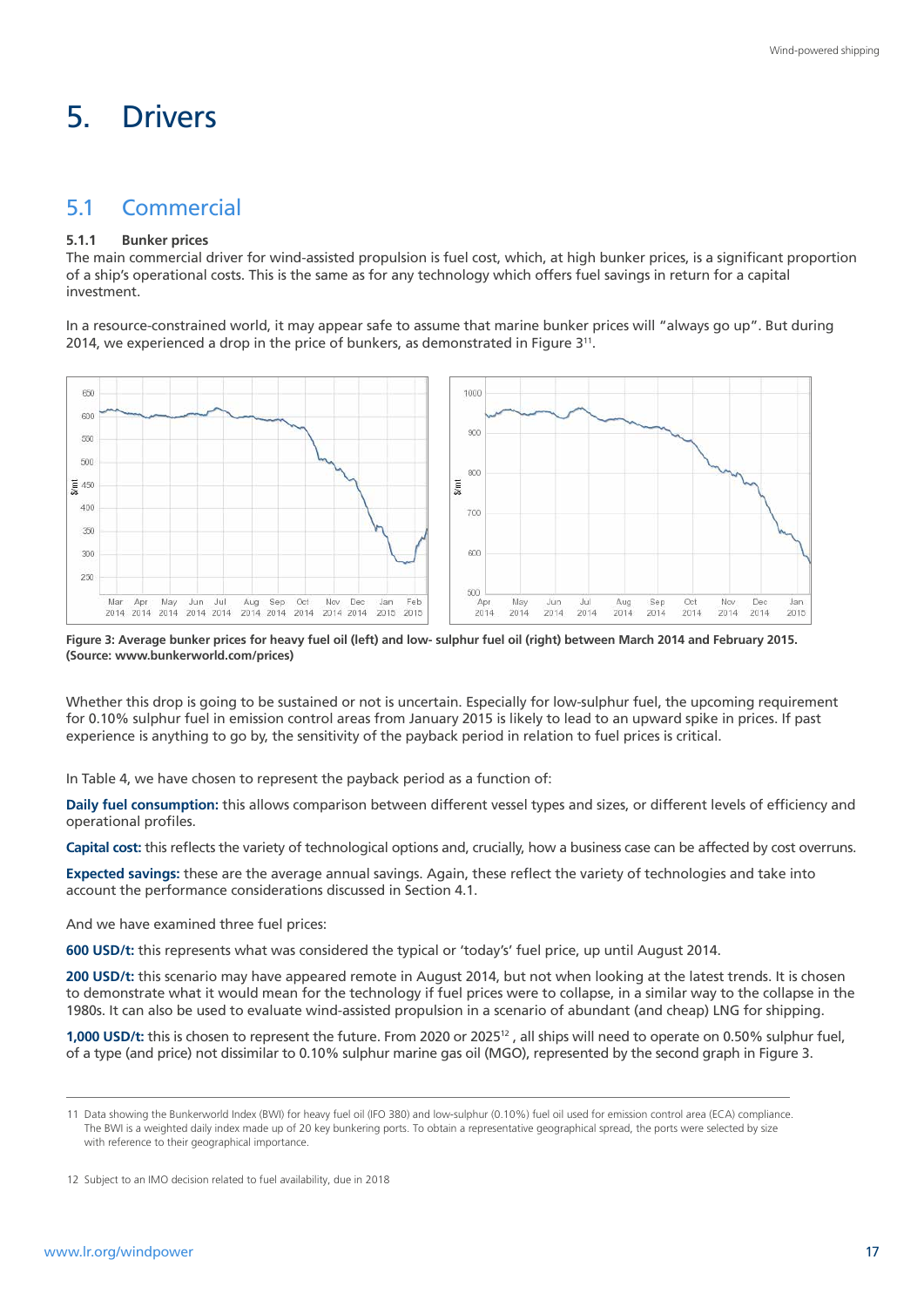

A quick glance at Table 4 indicates, for example, that while most '10%' technologies would be financially unattractive for 200 – 600 USD/t prices, they could become commercially viable at higher fuel prices.

**Table 4: Payback periods as a function of expected average savings, daily consumption, technology CAPEX and fuel price (assuming 200 days a year at sea13)**

#### **5.1.2 Market size for wind-assisted propulsion technology**

Different wind-assisted propulsion technologies will be attractive to different target markets. As shown in Section 5.1.1, this is determined by:

- the technology CAPEX
- scalability and technical compatibility (in terms of ship type and size)
- expected fuel savings (related to technology performance)
- annual fuel consumption (as a function of daily consumption and days at sea)
- fuel price.

For example, a technology applied on smaller ships (with low fuel consumption and low expected savings) can still be attractive as long as the CAPEX is low and the fuel price is high.

Table 5 can be used to estimate the potential market size for wind-assisted propulsion for bulk carriers and tankers only. We have excluded container ships due to lack of deck space and cargo loading limitations. For example, looking at Table 4, at USD 600/tonne, a technology which costs USD 1 million and has estimated savings of 10% is only attractive to ships with fuel consumption above 30 tonnes a day (payback period < 2.8 years). Therefore, based on Table 5, the market size is about 6,000 ships.

<sup>13</sup> This is the average days per sea across the global fleet in 2012, estimated using AIS data. Source: IMO 3<sup>rd</sup> GHG Study (International Maritime Organization, 2014). Of course, with more favourable market conditions, this can increase.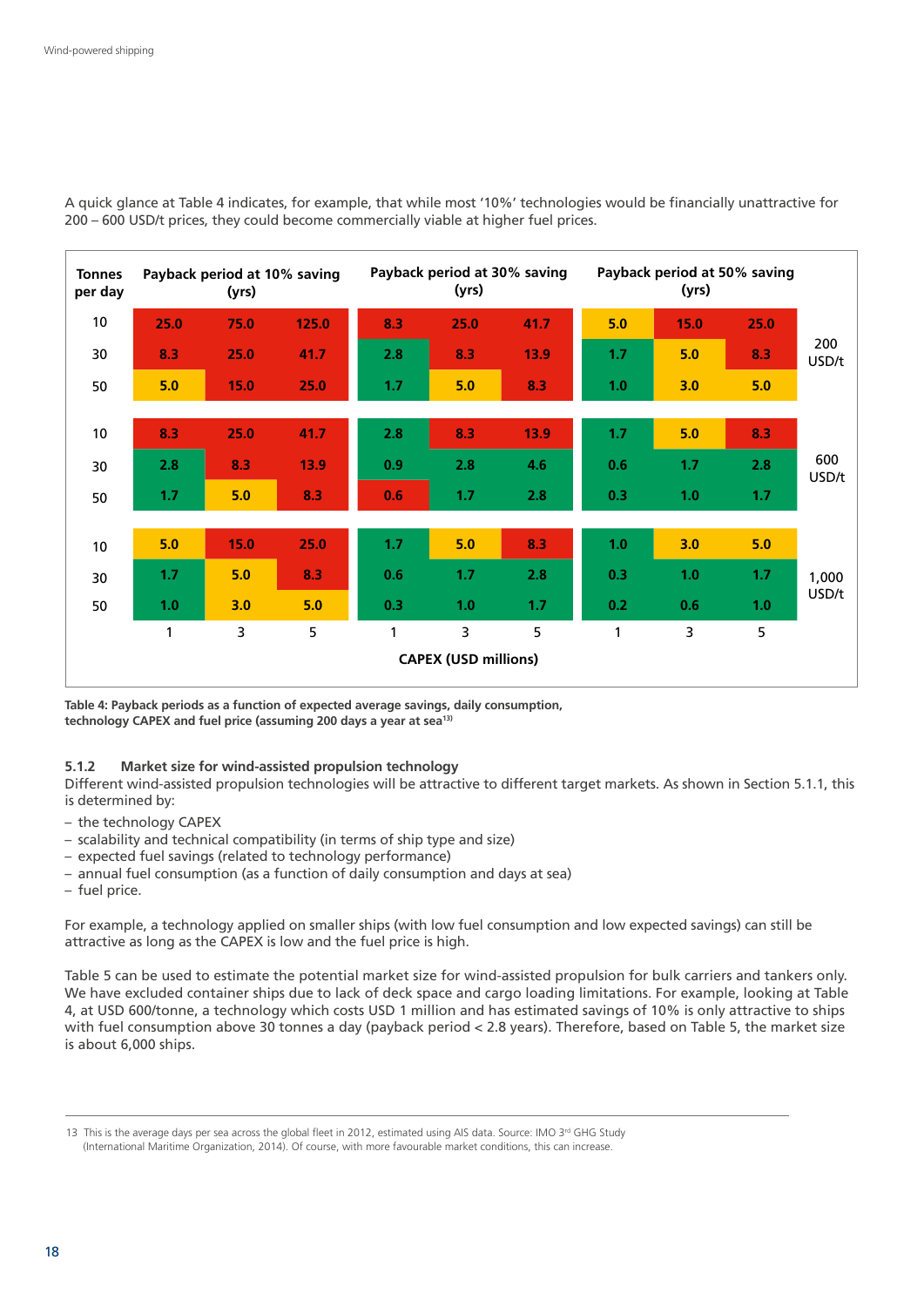| <b>Ship type</b>    | <b>Size category (dwt)</b> | <b>Number of ships</b><br>(IHS Fairplay) | <b>Number of</b><br>active ships<br>(Automatic<br><b>Identification System)</b> | <b>Average at sea consumption</b><br>(tonnes per day) |
|---------------------|----------------------------|------------------------------------------|---------------------------------------------------------------------------------|-------------------------------------------------------|
| <b>Bulk carrier</b> | $0 - 9,999$                | 1,216                                    | 670                                                                             | 5.5                                                   |
|                     | $10,000 - 34,999$          | 2,317                                    | 2,131                                                                           | 17.6                                                  |
|                     | $35,000 - 59,999$          | 3,065                                    | 2,897                                                                           | 23.4                                                  |
|                     | $60,000 - 99,999$          | 2,259                                    | 2,145                                                                           | 28.8                                                  |
|                     | 100,000 - 199,999          | 1,246                                    | 1,169                                                                           | 42.3                                                  |
|                     | $200,000 - +$              | 294                                      | 274                                                                             | 56.3                                                  |
| <b>Oil tanker</b>   | $0 - 4,999$                | 3,500                                    | 1,498                                                                           | 4.3                                                   |
|                     | $5,000 - 9,999$            | 664                                      | 577                                                                             | 7.1                                                   |
|                     | $10,000 - 19,999$          | 190                                      | 171                                                                             | 10.8                                                  |
|                     | $20,000 - 59,999$          | 659                                      | 624                                                                             | 22.2                                                  |
|                     | $60,000 - 79,999$          | 391                                      | 381                                                                             | 31.4                                                  |
|                     | $80,000 - 119,999$         | 917                                      | 890                                                                             | 31.5                                                  |
|                     | 120, 000 - 199,999         | 473                                      | 447                                                                             | 39.4                                                  |
|                     | $200,000 - +$              | 601                                      | 577                                                                             | 65.2                                                  |
| <b>Total</b>        |                            | 17,792                                   | 14,451                                                                          | -                                                     |

**Table 5: Number of tankers/bulk carriers and their average fuel consumption. Source: IMO 3rd GHG Study (International Maritime Organization, 2014)**

#### **5.1.3 Energy security**

Dependence on fossil fuel energy sources is a major long-term risk for shipping. Increased dependence leaves ship operators at the mercy of price volatility, driven by fuel supply and demand variations. More importantly, perhaps, current and emerging regulations, and especially future policies on carbon, add a further element of uncertainty and business risk.

The power requirements of merchant ships combined with today's expectations of reliability, redundancy and safety mean that wind cannot be considered as a main propulsion option for large ships in the future. However, replacing a proportion of fossil-fuel dependence with a renewable energy alternative (wind) provides an element of energy security. How significant this element is depends, ultimately, on the long term performance of the technology.

#### **5.1.4 Outlook for the world fleet**

Not-withstanding segment-specific tonnage variations (and the opportunities and threats they present), the outlook for the growth of the global fleet is positive towards 2020, with a slightly higher rate than the growth of demand for seaborne trade.

If trade demand and fleet capacity grow in parallel, this will only increase the overcapacity we currently observe. This will create cost pressure for shipowners and, arguably, a non-favourable environment for testing novel concepts such as windassisted propulsion.

On the other hand, the competitive situation created by overcapacity could also make fuel-efficient and technologically advanced ships more attractive (as a product) and easier to charter. In this way, the technology would be acting as a differentiator.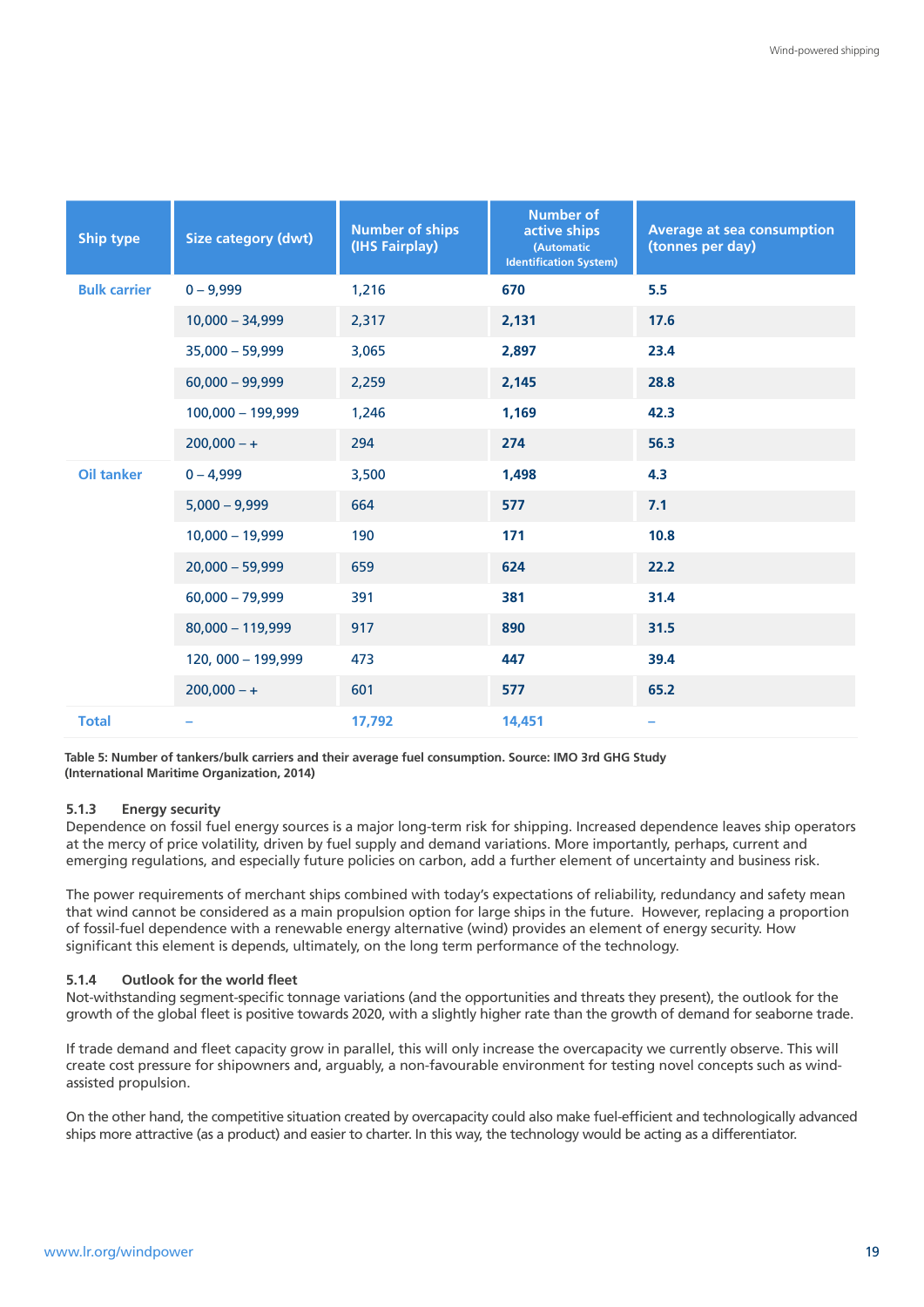## 5.2 Regulatory

The current energy efficiency regulations for new ships (contained in the EEDI) are non-prescriptive, allowing ships to be built using any combination of technology and design as long as they achieve a certain efficiency level. This can be a combination of proven technologies, such as engine technology or hydrodynamic optimisation and devices, or novel technologies, such as wind-assisted propulsion or hull air lubrication.

Design speed reduction (and the associated decrease in installed power) has so far proved a popular option for 'straightforward' compliance with the EEDI.

The efficiency levels stipulated by the EEDI will incrementally increase between now and 2030, requiring 10%, 20% and 30% more efficient ships in 2015, 2025 and 2025 respectively. While for some ship types, such as containerships, this is easily achievable through market-driven design speed reductions, this is not true for a significant proportion of the tanker/bulk carrier fleet.

Due to the non-prescriptive nature of the EEDI, it is difficult to predict which technology will see the largest uptake and whether shipowners and shipvards or designers will consider wind-assisted propulsion as a means of reducing the EEDI. This will depend on how wind-assisted propulsion compares with other options in terms of cost versus EEDI-reduction potential.

## 5.3 Environmental and societal

According to the 3rd IMO GHG (greenhouse gas) Study (International Maritime Organization, 2014), the CO<sub>2</sub> emissions from the top five ship types were 618 million tonnes in 2012. As Figure 4 shows, this is comparable to the total emissions from Central Europe and the Baltics (Wikipedia, 2014). A 10% reduction in emissions from these five ship types (61.8 million tonnes) is comparable to the total emissions of Finland.



Figure 4: CO<sub>2</sub> emissions by ship type, showing a comparison with land-based emissions. **Source: IMO 3rd GHG Study (International Maritime Organization, 2014)**

Increasing public awareness of the environment, and especially climate change, will continue to generate pressure on governments to address these issues through regulatory policy. International shipping is not immune to this pressure. As discussed in Global Marine Fuel Trends 2030 (Lloyd's Register, University College London, 2014), future global carbon policies will have a profound effect on shipping and may even drive the uptake of alternative fuels such as hydrogen from 2025. Although shipping has already responded by adopting a mandatory GHG-reduction mechanism (the EEDI), expected fleet growth indicates that further policies will be required for shipping to align with the 2° C limit on global temperature increase.

It is possible that public awareness and policies combined will create a more favourable environment for the adoption of wind-assisted propulsion.

It can be argued that shipping is an industry which is relatively 'under the radar' considering its size and contribution to the global economy and trade. But with increased public scrutiny of corporations and ever-greater demand for transparency and environmental responsibility, shipping stakeholders are under more pressure to demonstrate their sustainability credentials and transform their promises into action. Wind-assisted propulsion is a technological innovation which can offer significant reputational benefits in this regard.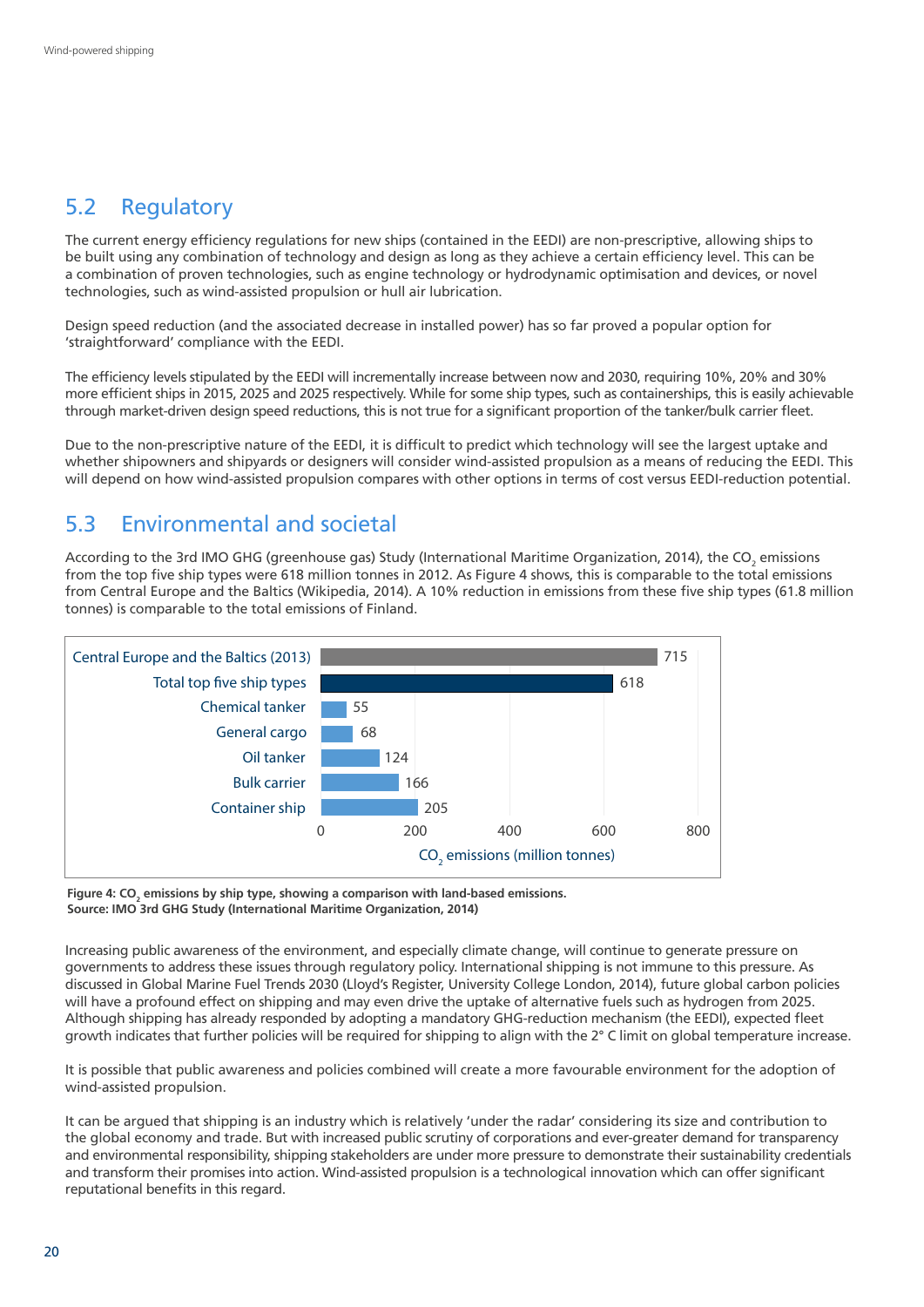# 6. What next for wind-assisted propulsion?

Whether wind-assisted propulsion is adopted more widely in future depends on overcoming the technical, operational and commercial challenges outlined in the previous sections. But in order to fully answer the question of "why a technology offering double-digit savings with short payback is not being adopted" we also need to understand shipping's 'bigger picture'.

Working with Craig Eason of Lloyd's List, we identified seven barriers for the adoption of wind-assisted propulsion in shipping. He concludes that overcoming these barriers will require a "new type of shipowner, one more closely linked to a logistics supply chain". (Eason, 2014)

#### **Barrier 1: Industry structure**

The conflict between owners and charterers is well debated (who pays for fuel vs. who pays for investment), and windassisted propulsion solutions need high levels of capitalisation. Inability to change charterparty clauses that relate to fuel and speed, or lack of interest in doing so, remains an obstacle.

#### **Barrier 2: Perception**

There is a psychological barrier on a potential solution that is so visible and will be associated with a high-profile failure, if things don't go as planned. Shipowners will take market risks, often resulting in ordering too many ships, yet find visible risk-taking such as embracing a novel solution, even on a trial basis, difficult to accept.

#### **Barrier 3: The promises**

The large suggested savings from across the board of technology providers are not yet accompanied by substantial reality. It requires more than one or two vessels using solutions to convince the industry that the large investment will deliver a large return.

#### **Barrier 4: Capital intensity for working demonstrators**

Technology companies need a significant amount of capital to bring the product to a point where it has been working on full scale for a length of time and can prove its value. Many companies do not have access to unlimited resources. They are rich in intellectual property, but not in capital. This means that other funding/investment options are necessary and some of them (e.g. public funding) have long lead-times.

#### **Barrier 5: Lack of technology transfer**

Amazing advancements in the offshore and yacht sectors have not been transferred into commercial shipping. For example, advancements of Formula One racing cars have led to significant advances in ordinary family cars. This development has not occurred in a similar magnitude in commercial shipping.

#### **Barriers 6 and 7: Operational and technical challenges**

Operational challenges have been extensively debated in Sections 4.1 and 4.4. In summary, savings from wind-assisted propulsion are route-specific, so the business case is thrown out of the water if the route changes. Vessels on liner trades would be more suited to wind-assisted propulsion, but this, in turn, creates challenges related to air draft and cargo handling. Equally, technical challenges related to performance and safety have been extensively analysed in Sections 4.1, 4.2 and 4.3.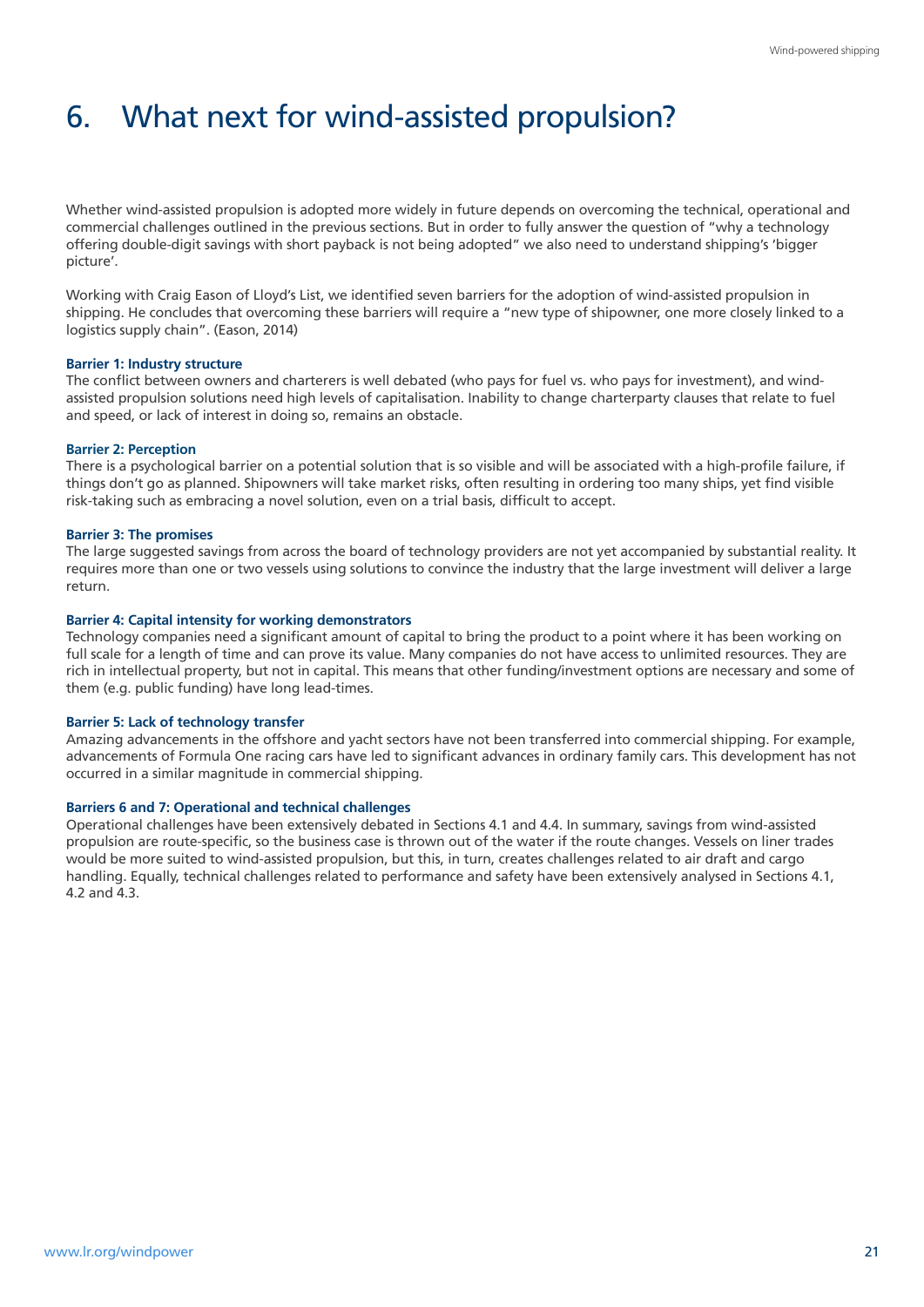# 7. Conclusions

Wind-assisted propulsion is one of the few technologies potentially offering double digit fuel savings today.

Although wind cannot be considered a primary means of propulsion for the majority of the merchant fleet, it presents a realistic option for introducing renewable power into shipping by reducing the required propulsion power.

Technological advances in materials, automation and control systems, weather routeing systems, and computational fluid dynamics and wind tunnel testing mean that the industry today is better positioned to overcome some of the challenges presented in the past.

There are strong commercial, societal and environmental drivers favouring the adoption of wind-assisted propulsion, although falling bunker prices reduce potential savings.

Despite the evident drivers, technical challenges related to safety, operation and performance optimisation need to be satisfactorily addressed. Challenges may manifest differently on various technologies.

These challenges, combined with the current structure of the shipping industry, access to capital for working demonstrators and other 'soft' barriers such as perception, have inhibited the adoption of wind-assisted propulsion so far.

Overcoming these challenges and barriers is key to the adoption of wind-assisted propulsion.

Route to market and commercial success may not necessarily be a case of having the 'best' technology 'on paper', but about credibly addressing the challenges described above and managing safety, performance, operational and investment risks.

Lloyd's Register is committed to working closely with technology providers and stakeholders across the supply chain, to overcome these challenges and make wind-assisted propulsion a reality.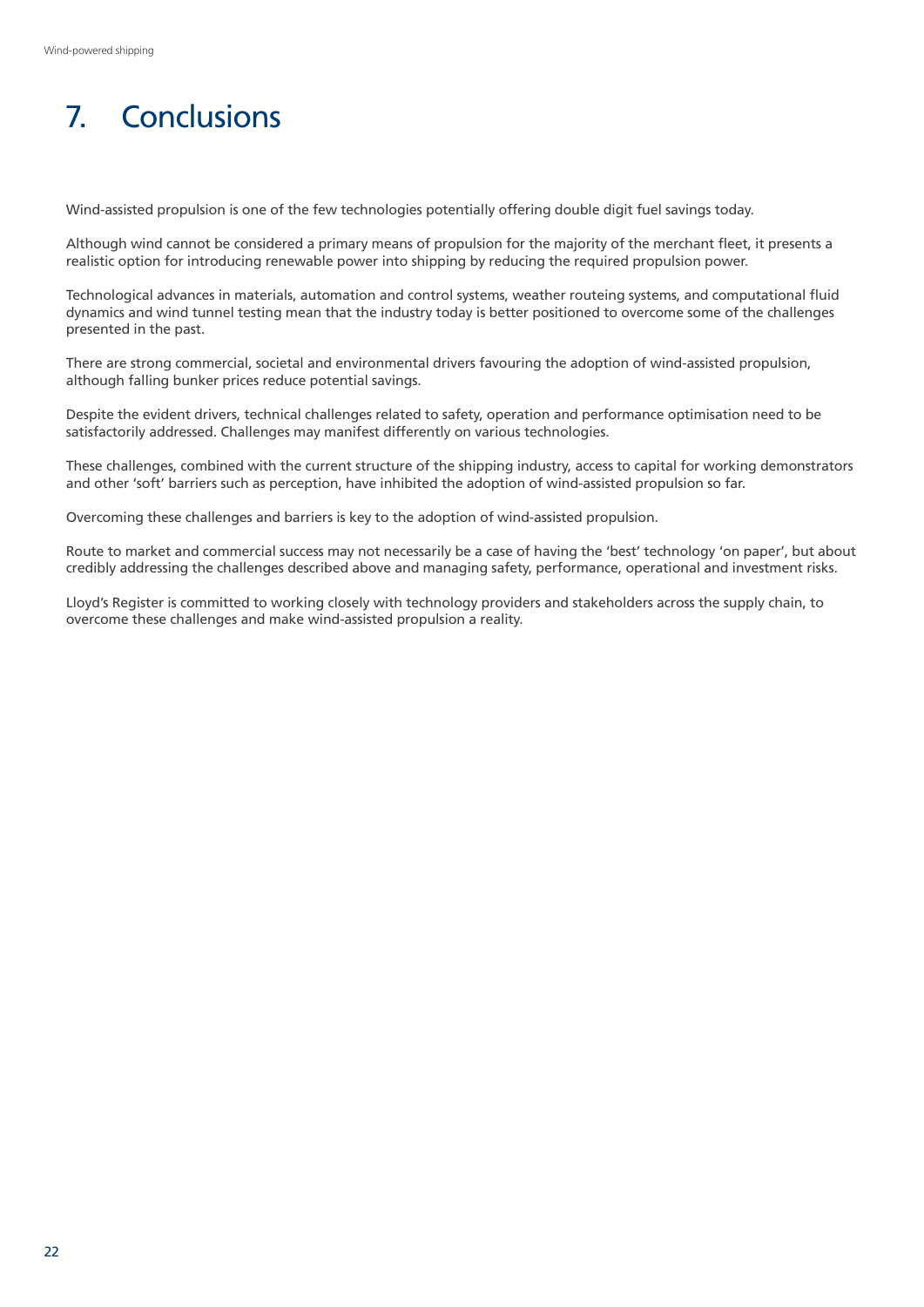## 8. Recent Lloyd's Register wind-assisted propulsion projects

Lloyd's Register has been working on a number of projects with wind-assisted propulsion technology innovators, especially over the past three years, during which time high fuel prices have incentivised interest in the area.

The majority of these projects are covered by Non-Disclosure Agreements (NDAs)and so the amount of information that can be shared is limited. In many instances, the names of the organisations involved cannot be disclosed. Table 6 contains general descriptions of some of our recent work:

| <b>Project</b>         | <b>Technology</b>                   | <b>Details</b>                                                                                                                                                       |
|------------------------|-------------------------------------|----------------------------------------------------------------------------------------------------------------------------------------------------------------------|
| <b>B9 Shipping</b>     | Square rig sail<br>system (DynaRig) | Technical support during the design development and<br>commercialisation of a wind-assisted general cargo ship                                                       |
| <b>Windship</b>        | <b>Wingsails</b>                    | Technical support on safety considerations                                                                                                                           |
| <b>Technology Ltd.</b> |                                     | Independent performance assessment of a supramax bulk carrier<br>using CFD tools                                                                                     |
| <b>Confidential</b>    | <b>Wingsails</b>                    | Technical support on safety considerations to facilitate<br>technology route to market.                                                                              |
| <b>Magnuss</b>         | <b>Flettner rotors</b>              | Review of documents and plans covering the specification,<br>design and components of the VOSS™ system and issuance of a<br>Machinery General Design Approval (MGDA) |
| <b>Norsepower</b>      | <b>Flettner rotors</b>              | Plan approval of the pilot installation on board the M/V<br>Estraden, a 9,700 dwt ro-ro (LR class) which is currently<br>undertaking trials                          |
| <b>Confidential</b>    | <b>Flettner rotors</b>              | Plan approval of a proposed installation                                                                                                                             |
| <b>Confidential</b>    | <b>Flettner rotors</b>              | Plan approval of a proposed installation                                                                                                                             |
| <b>Confidential</b>    | <b>Flettner rotors</b>              | Plan approval of a proposed installation                                                                                                                             |

**Table 6: Lloyd's Register wind-assisted propulsion projects**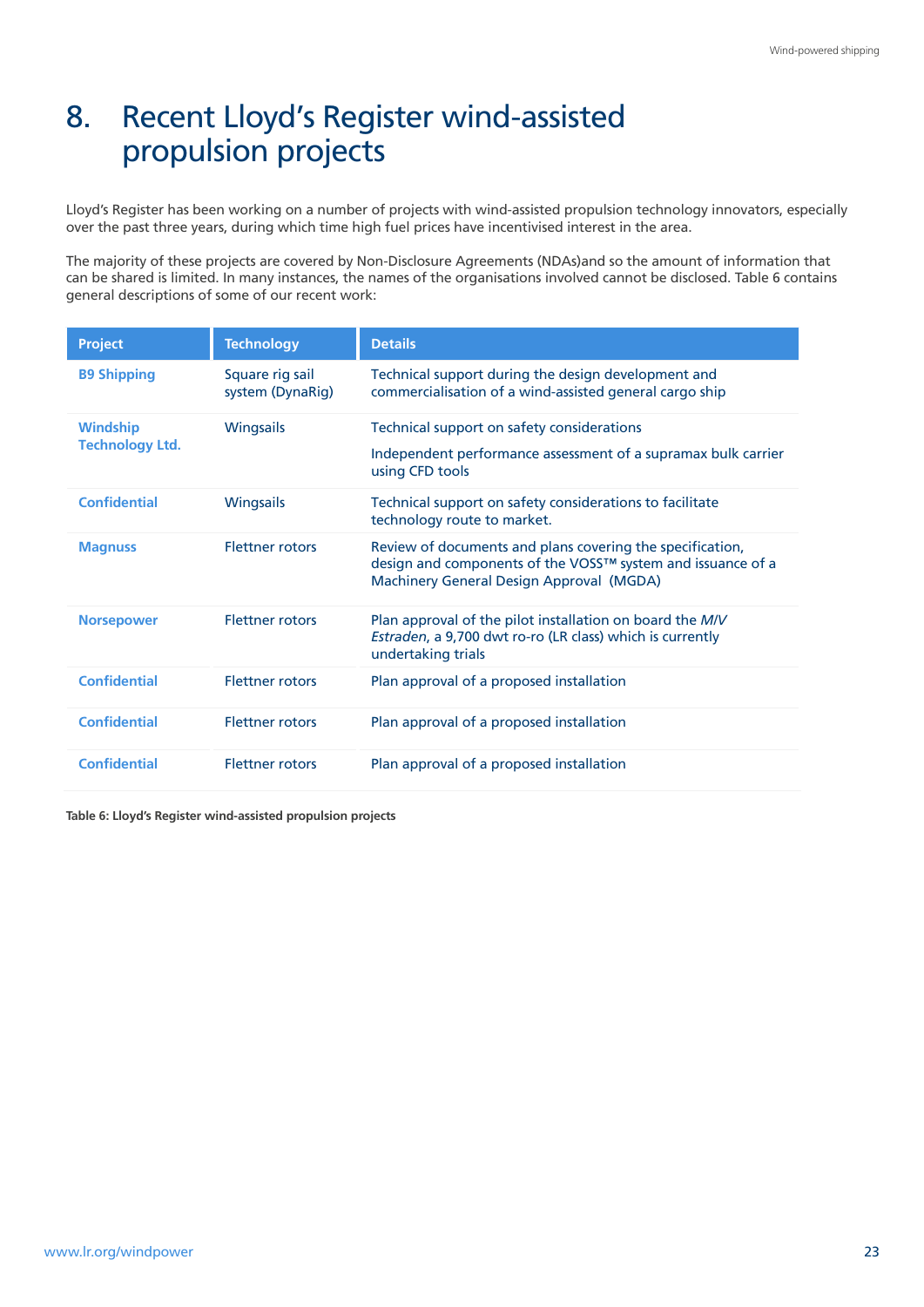# 9. References

- **1. BP, 2014. BP Statistical Review of World Energy June 2014. [Online]**  Available at:<http://www.bp.com/statisticalreview> [Accessed 17 November, 2014].
- **2. Bruzelius, L., 2003. Flying Cloud. [Online]**  Available at: [http://www.bruzelius.info/Nautica/Ships/Clippers/Flying\\_Cloud%281851%29.html](http://www.bruzelius.info/Nautica/Ships/Clippers/Flying_Cloud%281851%29.html) [Accessed 18 November, 2014].
- **3. Eason, C., 2014. SMM 2014: seven obstacles to innovation in shipping. [Online]** Available at:<http://www.lloydslist.com/ll/sector/ship-operations/article448092.ece> [Accessed 14 November, 2014].
- **4. Englebert, P., 2014. List of wind propulsion projects November 2014. s.l.:s.n.**
- **5. International Maritime Organization, 2014. Third IMO GHG Study 2014 Final Report (MEPC 67/INF.3), London: International Maritime Organization.**
- **6. Kurmin , V. & Bernaerts, A., 1982. Basics for the useage of wind propulsion on sea-going ships, Hamburg, Bremen: Hansa.**
- **7. Lloyd's Register, University College London, 2014. Global Marine Fuel Trends 2030, London: s.n.**
- **8. Lloyd's Register, 2008. Provisional Rules, Sail Assisted Ships. London: Lloyd's Register.**
- **9. Norsepower Oy Ltd, 2014. Press Release: Norsepower starts sea trials of an auxiliary wind propulsion system that maximizes cargo ship fuel efficiency. [Online]**  Available at: [http://www.norsepower.com/SiteAssets/news/Norsepower%20Press%20release%202014-12-01%20EN%20](http://www.norsepower.com/SiteAssets/news/Norsepower%20Press%20release%202014-12-01%20EN%20SE%20FI.pdf ) [SE%20FI.pdf](http://www.norsepower.com/SiteAssets/news/Norsepower%20Press%20release%202014-12-01%20EN%20SE%20FI.pdf ) [Accessed 2 February, 2015].
- **10. Norsepower Oy Ltd, 2014. Technology. [Online]** Available at:<http://www.norsepower.com/rotor-sail-solution/technology> [Accessed 11 November, 2014].
- **11. Pearson, D. R., 2014. The use of Flettner rotors in efficient ship design. London, The Royal Institute of Naval Architects.**
- **12. Perkinks, T., Dijkstra, G., Perini Navi Project Team & Roberts, D., 2004. The Maltese Falcon: the realisation. Delft, The International HISWA Symposium on Yacht Design and Yacht Construction 2004.**
- **13. Royal Academy of Engineering, 2013. Future Ship Powering Options, London: Royal Academy of Engineering.**
- **14. Schönknecht, R. & Laue, U., 1987. Hochseefrachter der Weltschiffahrt- Band 1. Berlin: Transpress.**
- **15. Silvanius, M., 2009. Wind assisted propulsion for pure car and track carriers, Stockholm: KTH Centre for Naval Architecture.**
- **16. SkySails Marine, 2014. Skysails propulsion for cargo ships. [Online]** Available at:<http://www.skysails.info/english/skysails-marine/skysails-propulsion-for-cargo-ships/> [Accessed 11 November, 2014].
- **17. Smith, T., Paul, N., Graeme, W. & Grech La Rosa, A., 2013. Analysis techniques for evaluating the fuel savings associated with wind assistance. London, Low Carbon Shipping Conference.**
- **18. Stephenson Clarke Shipping Limited, 1988. Wingsail Evaluation, Final Report, London: s.n.**
- **19. The TARGETS Consortium, 2014. Targeted Advanced Research for Global Efficiency of Transportation Shipping Technology Report, Hamburg: The TARGETS Consortium**.
- **20. Wikipedia, 2014. List of countries by carbon dioxide emissions. [Online]**  Available at: [http://en.wikipedia.org/wiki/List\\_of\\_countries\\_by\\_carbon\\_dioxide\\_emissions](http://en.wikipedia.org/wiki/List_of_countries_by_carbon_dioxide_emissions) [Accessed 2014 November 20].